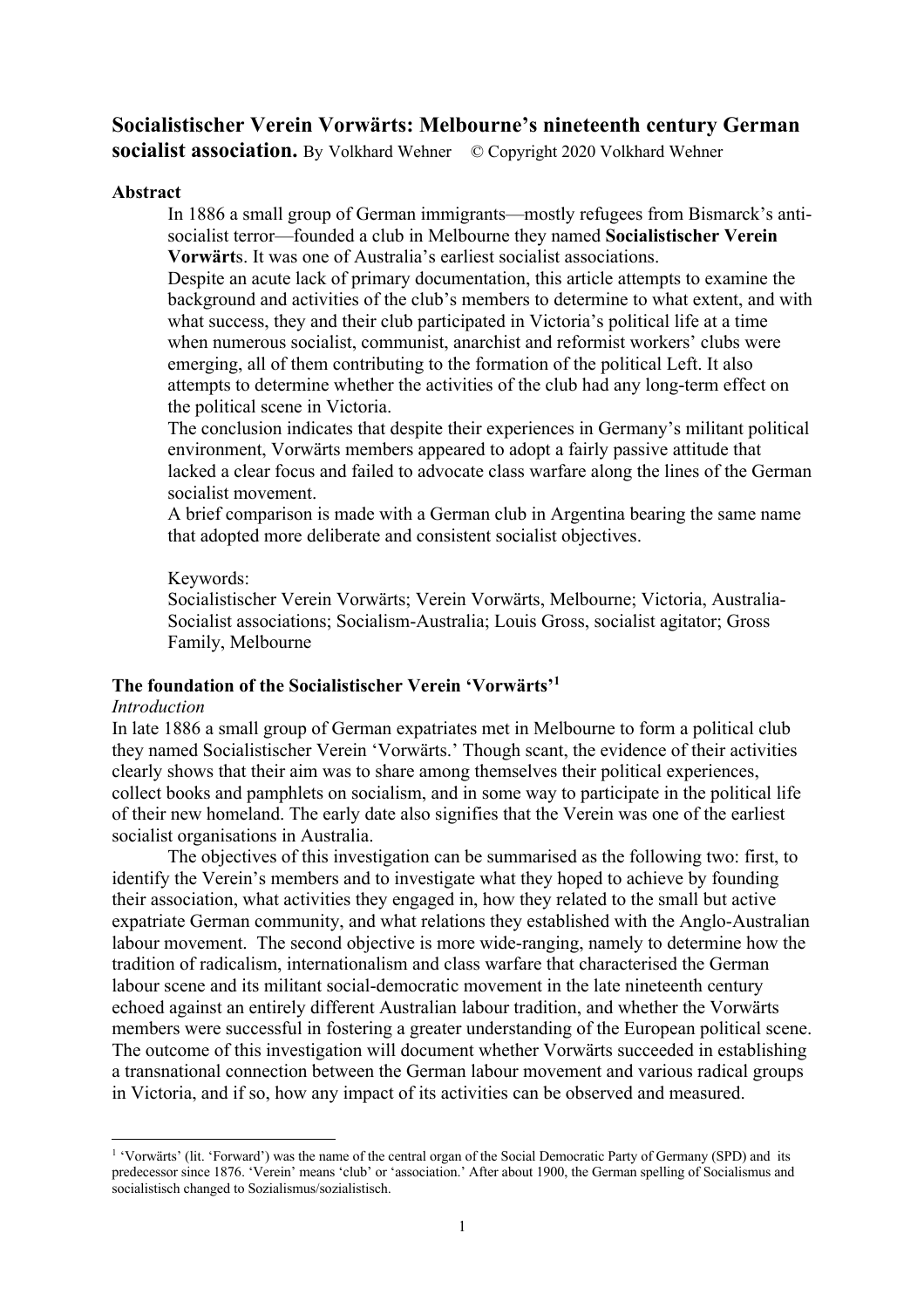#### *Founding the Verein*

Stefan Manz and other writers observe that Germans abroad were indefatigable club founders, usually with the aim of socialising, to sing patriotic songs, and to drink beer on Sundays, rather than to engage in more meaningful and pro-active ways with their hosts.<sup>2</sup> How does Vorwärts fit into such a paradigm? We are fortunate to be able to make some comparisons with an identically-named socialist club that was established almost at the same time by German political refugees in Buenos Aires, Argentina. As the Argentinian club is better documented than its Melbourne equivalent, some comparisons of its activities and perceived effectiveness with the Melbourne club can be made.<sup>3</sup>

In contrast to the Argentinian club, investigating the Melbourne club is fraught with numerous problems because documentary evidence of its activities is scarce. The little material we have is confined to pointers and newspaper references—though even these are mostly vague or unclear—about the background and activities of some of its members. No constitution, minute books, membership lists, policy statements or Verein publications exist, and its reputedly extensive library has been dispersed. With one exception, the names of the founding members can only be conjectured, and even the precise date of its foundation is uncertain.4 For all these reasons it is almost unavoidable to rely to some extent on conjecture, hypotheses, in some cases even on guesswork, to reconstruct the activities of the Verein. There are many likely reasons for this paucity of evidence. Foremost amongst these is that the documents of the Verein's origin may have been lost or destroyed in consequence of the terror meted out on Australia's German-speaking community by the *War Precautions Regulations* and various other government measures during World War 1, added to by acts of civilian persecution and vandalism. The loss or destruction of similar records and traces of the activities of other German clubs, for example of the Melbourne Deutscher Verein, the Turnverein, and several regional clubs, is fairly well known. <sup>5</sup> What makes this so regrettable is that episodic evidence suggests that Germans were often quite pedantic in recording even the minutiae of their club activities. However, we can assume with reasonable certainty that the Verein *was* founded in 1886, and that among its founding members were a number of men whose socialist leanings have been documented in various places. Thus the methodology adopted for the present discussion is to extrapolate a history of 'Vorwärts' through analysing the activities of some of its members.

Although we have no corroborating evidence, it is possible that some of the men listed below—all of whom have subsequently been recorded as being members of Vorwärts—were present on the day the Verein was founded. They include Oscar Blanck, by trade a painter, who had arrived in Victoria in 1882. Years later he would represent the Painters Union at the Melbourne Trades Hall. His name is connected with some of the later recorded activities of the Verein in 1908.<sup>6</sup> Johann Dietrich Heinrich (Henry) Cordes, born at

<sup>2</sup> Stefan Manz**,** 'Negotiating Ethnicity, Class, and Gender: German Associational Culture in Glasgow 1864-1914.' In *Immigrants and Minorities* 31, no. 2 (2013): 146-170; especially page 146. doi: 10.1080/02619288.2013.781747 3Alfredo Bauer. 'Ein Stück demokratische Tradition. 130-jähriges Gründungsjubiläum des sozialistischen Vereins Vorwärts in Buenos Aires.' In *ila* 361 (December 2012): 50–52. https://www.ila-web.de/ausgaben/361/ein-st%C3%BCckdemokratische-tradition. Retrieved June 14, 2018.

<sup>4</sup> Press references, for example the celebration of the Verein's ninth anniversary in 1895 in *The Champion*, corroborates the foundation date of 1886. See 'The Week,' *Champion* (Melbourne), October 19 (1895): 3. Verity Burgmann, *In Our Time: Socialism and the Rise of Labor,1885-1905* (Sydney: Allen & Unwin, 1985), xii and 108, and Joe Harris, *The Bitter Fight*: *A Pictorial History of the Australian Labor Movement* (St. Lucia, Qld: University of Queensland Press, 1970), 107, both claim a later date (1887), while Walker in *Solidarity Forever!*, 50, claims 1885. Bertha Walker, *Solidarity Forever!…a Part Story of the Life and Times of Percy Laidler–the First Quarter of a Century*…(Melbourne: National Press, 1972; new electronic edition, 2012). None of these authors provide clear sources.

<sup>5</sup> This subject is discussed fairly extensively in Volkhard Wehner, *The German-speaking Community of Victoria Between 1850 and 1930: Origin, Progress and Decline* (Berlin: Lit, 2018), Chapter 5, 'World War 1 and the Destruction of an Imagined Enemy,' *passim*.

<sup>6</sup> Victorian Socialist Party (VSP). [*Minutes of General Meeting*, December 30, 1908]; *The Age*, February 18 (1910): 4.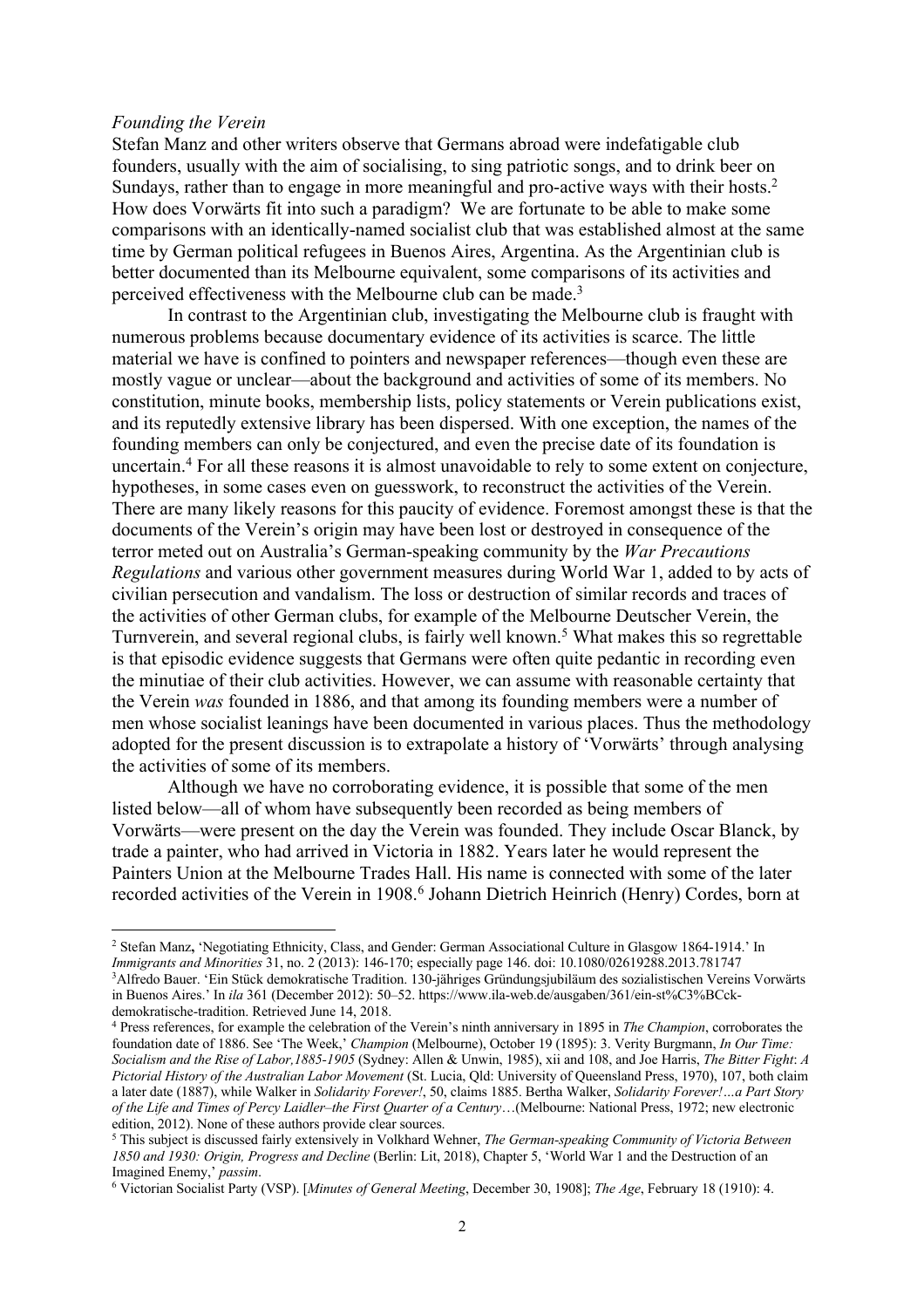Osterholz in Lower Saxony in 1845 but by the 1870s working in Hamburg, was a joiner who arrived in South Australia in 1884. By 1885 he had moved to Victoria; in 1886 he lived at Fitzroy. He eventually became an orchardist at Meeniyan in South Gippsland. His obituary describes him as one of the founders of Vorwärts, the only member thus clearly identified.<sup>7</sup> Adolph Heinrich Theodor Deters, a cigar maker, born in 1846 at Hamburg, arrived in Victoria in 1886 where initially he lived at Collingwood, later Carlton. At one stage he was the president of Vorwärts.<sup>8</sup> Fred Graefe, a locksmith, was a very early arrival in Victoria (1860). By the 1880s he also resided at Collingwood. Louis Julius Gross, born c.1848 at Gotha<sup>9</sup> but subsequently working in Hamburg, was a bricklayer by trade. He possibly arrived in Victoria in early1886 after two years in South Australia. Most of his life was spent in Richmond. His life and attitudes have been well-documented by his granddaughter Bertha Walker, a political activist and author of two publications that throw some light on the life and times of her grandfather.<sup>10</sup> With a common name difficult to trace with certainty, it is possible that Carl (sometimes referred to as Charles) Schmidt came to Victoria prior to 1886. In later years he became one of the directors of the short-lived Socialist Savings Bank. Franz (sometimes Francis) Edmund Striezel (sometimes Strietzel), 1860-1935, was a native of Dresden, Saxony. A woodworker, in later years he became a successful and well-known artist-woodcarver. Leaving Berlin shortly after his marriage in 1886, he and his wife settled in Melbourne, moving around various inner eastern suburbs. Next to Gross, his various political activities are fairly well documented.<sup>11</sup>

Other likely members of Vorwärts who joined after 1886 were Friedrich Wilhelm Ewe, a tailor from Tucheim, Saxony-Anhalt (joined after 1890); Hugo Fritzsche, a carpenter (joined after 1890), Carl Mitscherlich, a cabinet maker, a native of Saxony where he was born in 1862 (joined after 1891), Franz Schneider, a carpenter (joined after 1887), and Carl Emil Thies, a gardener (joined after 1902).<sup>12</sup> All members were men although Marxist tradition emphasised equal rights for women.<sup>13</sup> One of the later members, Carl Mitscherlich, conceded that 'the strength of our membership averaged about twelve members.'14 This shows that, despite some comings and goings, Vorwärts was not a mass organisation. But was size really important? In his survey of radical groups Bruce Scates observed that 'size is a poor criterion

<sup>7</sup> 'Henry Cordes: Follower of Lassalle.' (Obituary). In *The Socialist*, January 23 (1914): 2.

<sup>8</sup> 'Die Arbeiterbewegung in Australien,' *Neue Zeit,* Heft 17 (1909): 600.

<sup>&</sup>lt;sup>9</sup> Attempts to document Louis Gross and his family's activities in Gotha were unsuccessful. It is possible that the longstanding nexus between the German Social Democratic Party (SPD) and the Thuringian town of Gotha could have influenced Gross. At the 150<sup>th</sup> jubilee celebrations of the SPD in 2013, the Arbeiterverein Gotha, founded in 1863, was acknowledged as the 'Keimzelle [nucleus] der Sozialdemokratischen Partei Deutschlands.' 'Oberbuergermeister gratuliert aeltester Partei in der Stadt' https://www.gotha.de/service/aktuell/pressemitteilungen/pressemitteilung-detailansicht/article/ 150 jahre sozial-demokratische partei deutschlands in gotha.html. Accessed May 21, 2019. The first congress of the SPD was held at Gotha in 1875 when the Party adopted the explicitly socialist *Gotha Programme* which called for universal suffrage, freedom of association, limits on the working day, and various laws protecting workers' rights. See Vernon L. Lidtke, *The Outlawed Party: Social Democracy in Germany, 1878-1890* (Princeton N.J.: Princeton University Press, 1966), 333-4.

<sup>10</sup> Walker, *Solidarity Forever!*; Walker, *My Revolutionary Childhood* [electronic resource]. [n.p.: Copyright Alan Walker, 2016]. http://www.solidarityforeverbook.com/My%Revolutionary%Childhood. Accessed May 23, 2019. Apart from making extensive use of both publications, the author acknowledges the biographical and documentary assistance received from Bertha Walker's son Alan Walker.

<sup>&</sup>lt;sup>11</sup> Some archival records concerning Franz Striezel are held by Mont de Lancey Historic Homestead, Wandin North, Victoria.

<sup>&</sup>lt;sup>12</sup> The sources for the preceding section include the Melbourne street directories by Sands and McDougall; the PROV online databases of Births, Deaths and Marriages and of passenger arrivals; newspapers indexed in *Trove*; and personal research based on a variety of minor sources.

<sup>13</sup> See for example August Bebel's *Woman under Socialism* (1879).

<sup>14</sup> NAA. Socialischer Verein Vorvarts, Trusties Carl Mitscherlich, F W & We, Emil Flues [*sic*, i.e. Sozialistischer Verein Vorwärts] 1917-18; MP16/1 1918/21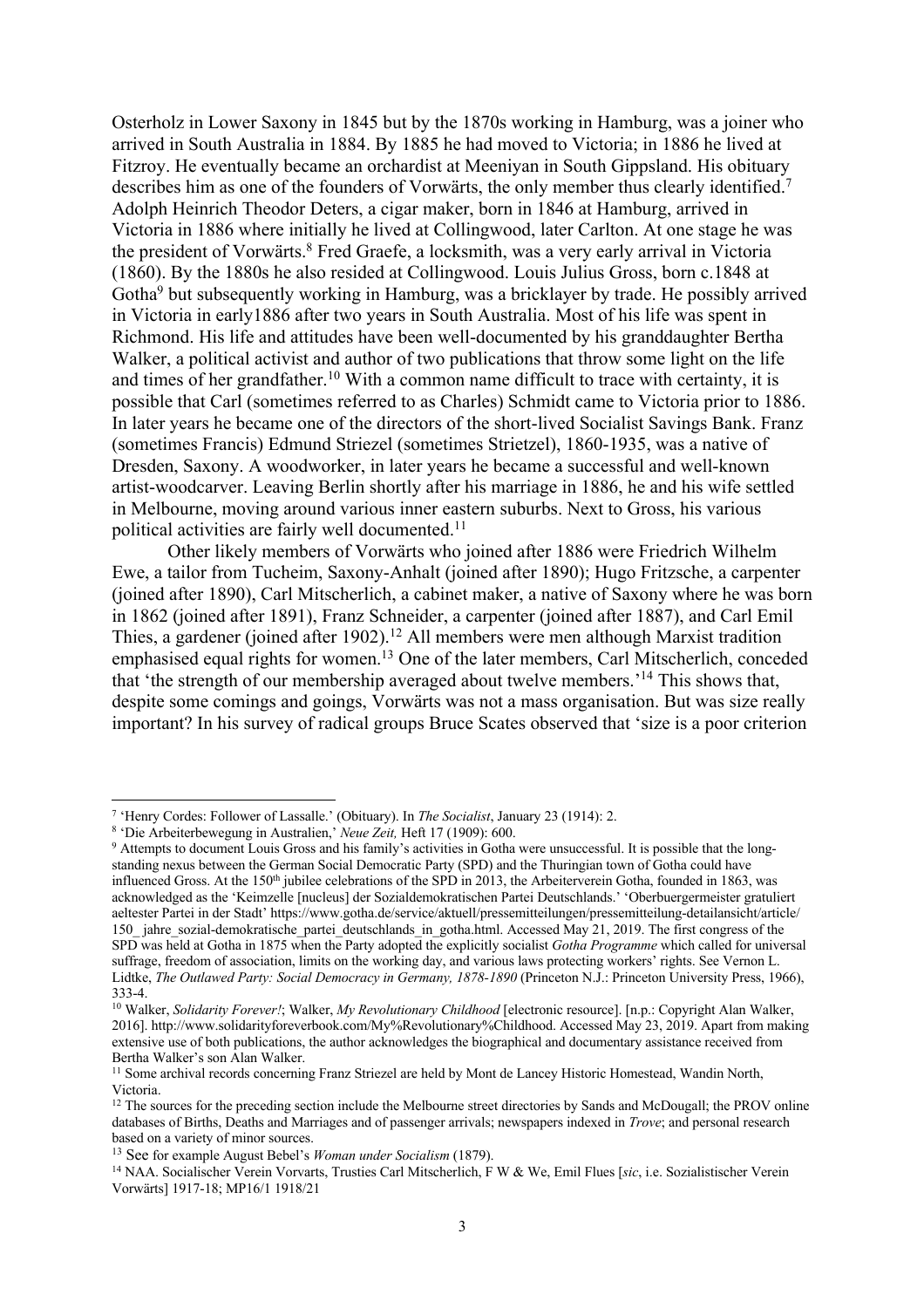of significance. The challenge of  $19<sup>th</sup>$  century radicalism was its very existence ... because ... large and small ... societies ... questioned the status quo.'<sup>15</sup>

Before proceeding, two important questions require answers. First, what reasons explain why these men chose to emigrate to Australia, and soon after their arrival to found a socialist club in a country where at that time socialism, or even an understanding of its political significance, was still rudimentary? Second, what was the political situation in Victoria in the 1880s and the context into which Vorwärts was launched? A useful start can be made by examining the political situation in the homeland of the Vorwärts members.

### **Socialism in Germany**

In the wake of the 1848-49 revolutions in Germany and the reactionary era that followed, it was not until the 1860s that the first genuine working-class party came into existence. Following the establishment of various workers' education associations, Ferdinand Lassalle, an associate and sometime collaborator of Karl Marx since the revolution fifteen years earlier, in 1863 proclaimed the Allgemeiner Deutscher Arbeiterverein (ADAV), a workingclass socialist party that soon had almost 5,000 members. Later in the decade, in 1869, August Bebel and Wilhelm Liebknecht established a more clearly Marxist party, the Sozialdemokratische Arbeiterpartei (SDAP), at least in part to compete with the ADAV for parliamentary support.16

After the Franco-Prussian War, following the victory of the combined German states under Prussian leadership over the French Empire of Napoleon III, Germany was united in 1871. The newly-formed German Reich (empire), after a dramatic economic downturn, by the late 1870s began to emerge as a major industrial and military power. In tandem with the united nation's rapid industrial growth an organised industrial proletariat evolved. The latter's political aspirations soon led to extensive conflicts with the political vision of the Reich chancellor, Otto von Bismarck, especially after the unification of the two workers' parties in 1875 had made them an influential force in the Reichstag (federal parliament) under the new name Sozialistische Arbeiterpartei Deutschlands (SAPD).<sup>17</sup> Analoguous to his earlier attempts to suppress the influence of the Catholic church and the Centre parties in the Reichstag,18 Bismarck, by using two unrelated assassination attempts on Kaiser Wilhelm I as a pretext, in 1878 succeeded in gaining Reichstag support to suppress the SAPD, and outlaw all of its activities, meetings and publications by use of the anti-socialist law known as the *Sozialistengesetz*. Over the ensuing twelve years that law led to numerous prosecutions, imprisonments and prohibitive fines. Its worst feature was its Section 28 ('*Paragraph 28*'), which legalised the banishment of party supporters from their home town without any recourse by legal means. In total some 891 expulsions took place, including 209 from Prussia, 218 from the Hamburg district, 61 from Leipzig and surrounding Saxony, and 52 from Posen.<sup>19</sup> The threat of banishment drove many socialists and socialist sympathisers to emigrate. Despite support by the now virtually underground party for victims of the oppressive law, the party frowned at emigration. The socialist Hamburg *Volksblatt* wrote that

<sup>17</sup> The SAPD was re-named Sozialdemokratische Partei Deutschlands (SPD) in 1890.

<sup>&</sup>lt;sup>15</sup> Bruce Scates, *A New Australia: Citizenship, Radicalism and the First Republic* (Cambridge: Cambridge University Press, 1997), 7.

<sup>16</sup> The principal sources consulted on the history of German social democracy are Lidtke, *The Outlawed Party,* op.cit.; Helga Grebing, *Geschichte der deutschen Arbeiterbewegung: ein Ueberblick* (Munich: Nymphenburger; 1966); and Matthew P. Fitzpatrick, *Purging the Empire: Mass Expulsions in Germany, 1871-1914* (Oxford: Oxford Scholarship Online, 2015).

<sup>&</sup>lt;sup>18</sup> In what is referred to as the *Kulturkampf*, i.e. the anti-Catholic Reichstag legislation ostensibly aimed at secularising the state.

<sup>19</sup> Heinzpeter Thuemmler, *Sozialistengesetz 28: Ausweisungen und Ausgewiesene* (Vaduz: Topos, 1979), 171-244 *passim*, especially page 127.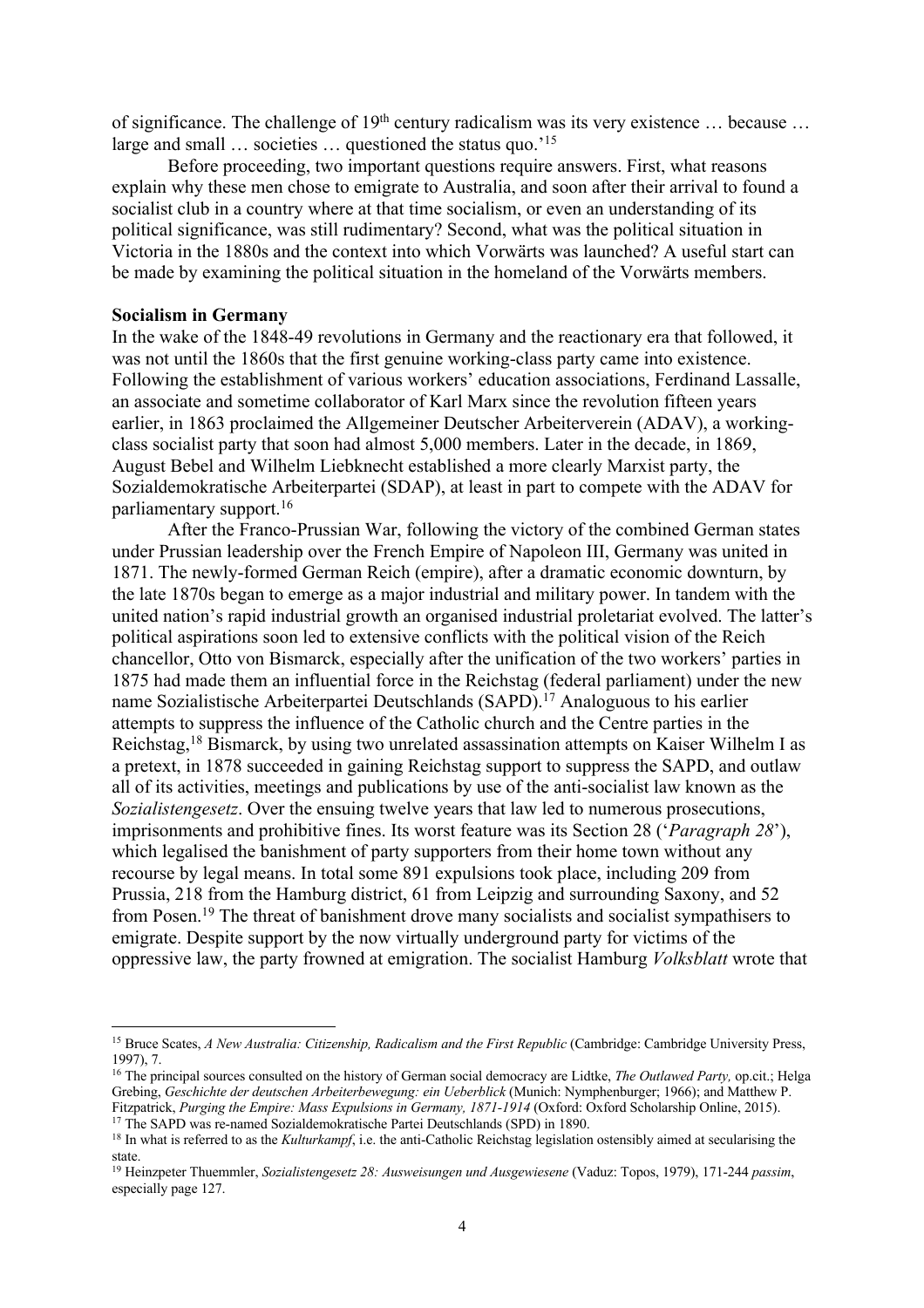'Our final end is not emigration … but revolution … through struggle at home.' <sup>20</sup> While the official number of expelled socialists going to America was only 146, many hundreds of additional fellow-believers joined them. Their contribution to America's socialist and union movement was enormous.<sup>21</sup> Only one specific case is known where an expellee came to Australia,22 but by their own admission, several Vorwärts members had left in protest or under threat of banishment for their socialist beliefs, activities or even merely their SAPD membership. It is with that in mind that this investigation is undertaken.<sup>23</sup>

### **Victoria in the last two decades of the nineteenth century**

For Victoria, the last two decades of the century were a period of what one might describe as a political 'awakening,' a phase that continued almost until World War 1. The completion of a telegraph line in 1872 that connected Australia to Europe and America demonstrated that scientific, cultural as well as political ideas could now be transmitted more rapidly around the globe. Although the euphoria following the Eureka uprising was long spent, new and radical ideas were now arriving via the telegraph wires from the centres of European (and American) working-class activities, while socialist and radical journals arrived more slowly per ship's mail. A wide range of radical groups were forming, animated by utopian, socialist, communist, Christian socialist, anarchist, Fabian, evolutionist, and tax reforming ideas, and some even by half-understood ideas based on the *Communist Manifesto*. Yet, in Victoria true socialist ideas made little headway. They remained 'confined … to the small numbers of recent German immigrants' whose 'working-class traditions inclined them to socialist thought and action,' as Burgmann observes.<sup>24</sup> She continues: 'Apart from ... the continuing activities of the Verein Vorwärts … the seven lean years of Victorian socialism from 1891- 1898 [only] saw the appearance of three short-lived and feeble socialist organisations.'25 'E.B.,' an anonymous Melbourne correspondent for the German socialist journal *Neue Zeit,* claims that German social democrats were 'the *Sauerteig*' (the yeast or ferment) that started the socialist movement in Australian cities.'26

'E.B.' mirrors Burgmann's pessimistic assessment. In his 1909 report he describes the workers in Victoria as 'backward in political terms,' who considered themselves 'socialists but have no idea what this encompasses.'27 Farrell is more generous in his assessment although he admits that most of the small groups then forming were primarily debating clubs rather than active, class-conscious organisations driving unions and working men into action.28 Nevertheless they can be seen as agents of change, initiating what Scates sees as a

24Burgmann, *In Our Time*, op.cit.,106.

<sup>&</sup>lt;sup>20</sup> Horst Roessler, 'Attitudes of German Socialists and their Forerunners Towards Emigration and Colonisation Projects in the Nineteenth Century.' In Eberhard Reichmann, La Vern J. Rippley, and Joerg Nagler, eds. *Emigration,and Settlement Pattern of German Communities in North America* (Indianapolis: Max Kade German-American Center, Indiana University—Purdue University, 1995), 345.

<sup>21</sup> Thuemmler, *Sozialistengesetz,* op.cit., 244-5; Stan Nadel, 'The German Immigrant Left in the United States.' In Paul Buhle and Dan Georgokas, eds., *The Immigrant Left in the United States* (Albany: State University of New York Press, 1996), 51.

<sup>22</sup> Hans Heinrich Diercks: see 'Verzeichnis der Ausgewiesenen nach Paragraph 28', no.117, in Thuemmler,

*Sozialistengesetz,* op.cit., 182; see also Burgmann, *In Our Time,* op.cit.,101. Diercks was expelled from Hamburg in 1881. <sup>23</sup> Ignaz Auer, *Nach zehn Jahren:Material und Glossen zur Geschichte des Sozialistengesetzes* (Nuernberg: Fraenkische Verlagsanstalt, 1913)*, passim.* Useful references are found under 'Arbeiterbewegung in Deutschland' at

https://de.wikipedia.org/wiki/Arbeiterbewegung\_in\_Deutschland, accessed February 1, 2018. Thuemmler, *Sozialistengesetz*, op.cit., 127;171-244 *passim*. Chapters vii-ix in Lidtke, *The Outlawed Party*, give a useful history of the parliamentary development of the Social Democratic Party under the anti-socialist law.

<sup>25</sup> Burgmann names those marked with \*, below. The SDF was actually founded in 1889. Burgmann, *In Our Time*, op.cit.,117.

<sup>26</sup> 'E.B.' (pseud.). 'Die Arbeiterbewegung in Australien.' In *Neue Zeit*, Heft 17 (1909): 600.  $27$  ibid.

<sup>28</sup> Frank Farrell, *International Socialism and Australian Labour: The Left in Australia, 1919-1939* (Sydney: Hale and Iremonger, 1981)*,* 5. See also Jeff Sparrow and Jill Sparrow, *Radical Melbourne*: *A Secret History* (Carlton North: Vulgar Press, 2001), 105.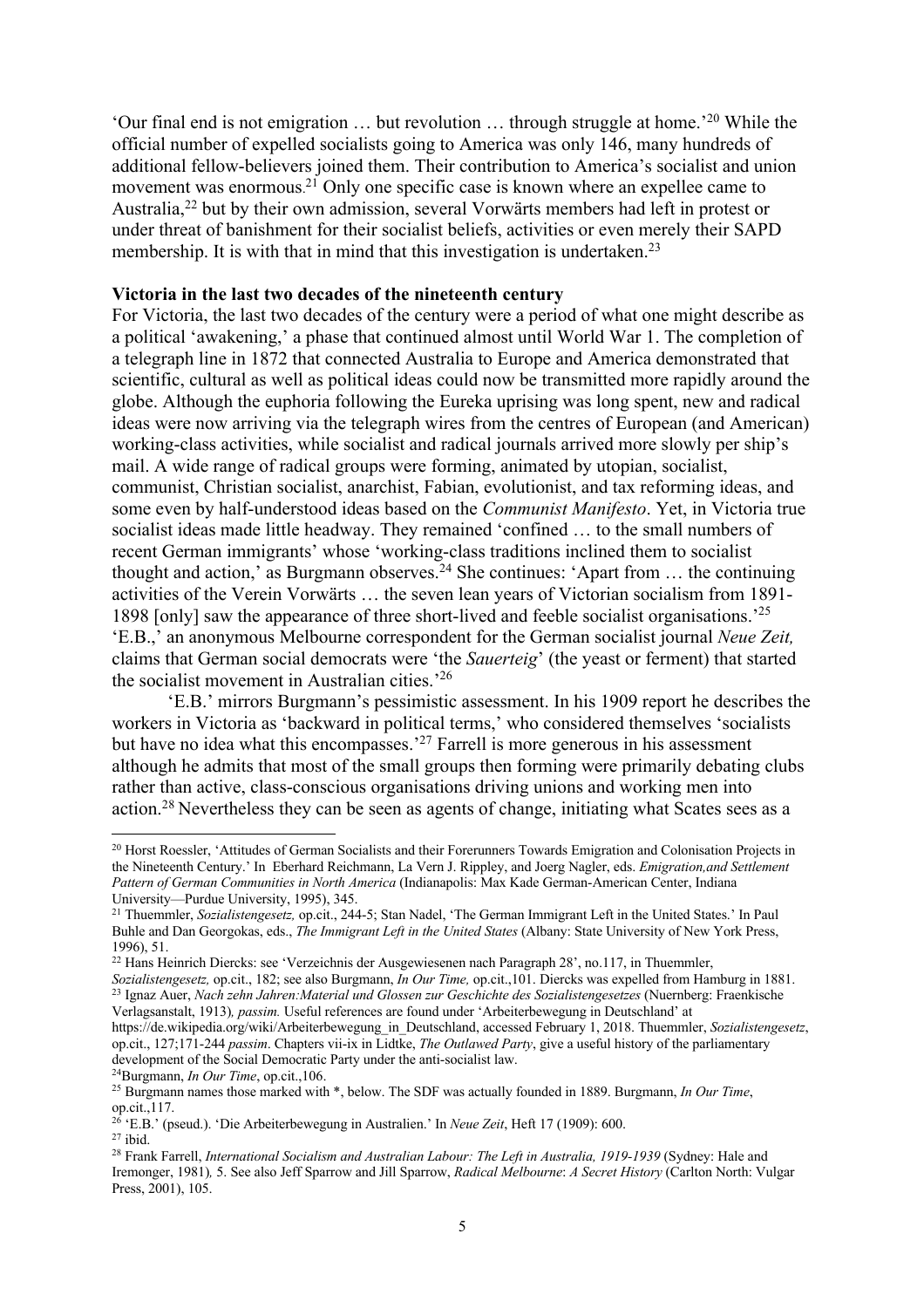climate of challenge and reassessment of society, cautiously preparing an evolutionary path towards a national working-class party that eventuated in 1891 with the foundation of the ALP.<sup>29</sup> While that party was (and remained) reformist, non-socialist, and compromised by its alliance with liberals and nationalists, many writers argue that it represented a major step in advancing the interests of workers.30 It must be noted that at that time Australian workers already benefited from advanced electoral and political gains and thus could justly disregard a confrontationist political course of the type the socialist leaders of the German workingclass had chosen.

The timeline for some Victorian clubs established at this time illustrates the diversity of political thought and practice emerging during this period.

1886: Verein Vorwärts (the same year the Allgemeiner Deutscher Verein was founded in Adelaide)

- 1886: Melbourne Anarchist Club<sup>31</sup>
- 1889: Australian Socialist League (Melbourne Branch)
- 1889: Social Democratic League<sup>32</sup>
- \*1889: Social Democratic Federation in Victoria33
- 1890: Single Tax League
- 1891: Australian Labor Party
- \*1892: Social Crusade of Victoria34
- 1893: Frank Sceusa sent to attend the International Socialist Congress, Zurich<sup>35</sup>
- \*1895: Australian Fabian Society (a revival of an earlier (1891) South Australian society of the same name) $36$
- 1897: Victorian Socialists' League<sup>37</sup>
- 1897: *The Tocsin* (journal) and Tocsin Clubs.

 Verity Burgmann considers the birth of *The Tocsin* the beginnings of a true 'tradition of the socialist left.'38

- 1898: Women's Social and Political Crusade
- 1898: Victorian Labor Federation<sup>39</sup>
- 1902: Social Democratic Party of Victoria, successor of Victorian Socialists' League<sup>40</sup>

<sup>29</sup> Scates, *A New Australia*, op.cit.,13.

<sup>&</sup>lt;sup>30</sup> See for example Frank Bongiorno, *The People's Party: Victorian Labor and the Radical Tradition, 1875-1914* (Carlton: Melbourne University Press, 1996), 1-4 *passim,* and 137ff.

<sup>&</sup>lt;sup>31</sup> Sparrow and Sparrow observe that the Melbourne Anarchist Club also harboured many Germans, mostly social democrats who had fled from Bismarck's Germany. Sparrow and Sparrow, *Radical Melbourne*, op.cit., 97. See also Burgmann, *In Our Time*, op.cit.,108.

<sup>32</sup> Burgmann, *In Our Time*, op.cit.,109-17 *passim.* The League's discussions with Verein Vorwärts regarding affiliation foundered following police action against the League for meeting illegally. Burgmann notes that many internationalists, especially Germans and Italians, were members of the League including Heinrich Diercks. The latter had been banished under the notorious 'Paragraph 28' of Bismarck's anti-socialist law; see also Note 22, above. Burgmann, *In Our Time*, op.cit.,101.

<sup>33</sup> Farrell, *International Socialism,* op.cit.,5; Burgmann, *In Our Time*, op.cit.,119.

<sup>&</sup>lt;sup>34</sup> Burgmann, *In Our Time*, op.cit.,117, describes this as a 'feeble socialist organisation,' ideologically an outgrowth of the SDL. The author was unable to find any reference to it.

<sup>35</sup> Farrell, *International Socialism*, op.cit.,14; Walker, *Solidarity Forever!*, op.cit.,48; Cresciani, Gianfranco, 'Sceusa, Francesco (1851-1919),' in *ADB On-Line* http://adb.anu.edu.au/biography/sceusa-francesco-8351

<sup>36</sup> Race Mathews, 'Harry Champion and the Melbourne Fabian Society,' in Race Mathews, *Australia's First Fabians: Middle-Class Radicals, Labour Activists and the Early Labour Movemen*t. (Cambridge: Cambridge University Press, 1993), 75-135 *passim*.

<sup>37</sup> Farrell, *International Socialism*, op.cit.,6; Bongiorno, *The People's Party*, op.cit.,143,145; Burgmann, *In Our Time*, op.cit.,124-28.

<sup>38</sup> Burgmann, *In Our Time*, op.cit.,120,122; Bongiorno, *The People's Party*, op.cit.,141. In 1907 *The Tocsin* was succeeded by the official Victorian Labor Party organ, *Labor Call.*

<sup>39</sup> Burgmann, *In Our Time*, op.cit.,121.

<sup>40</sup> ibid., 124-28.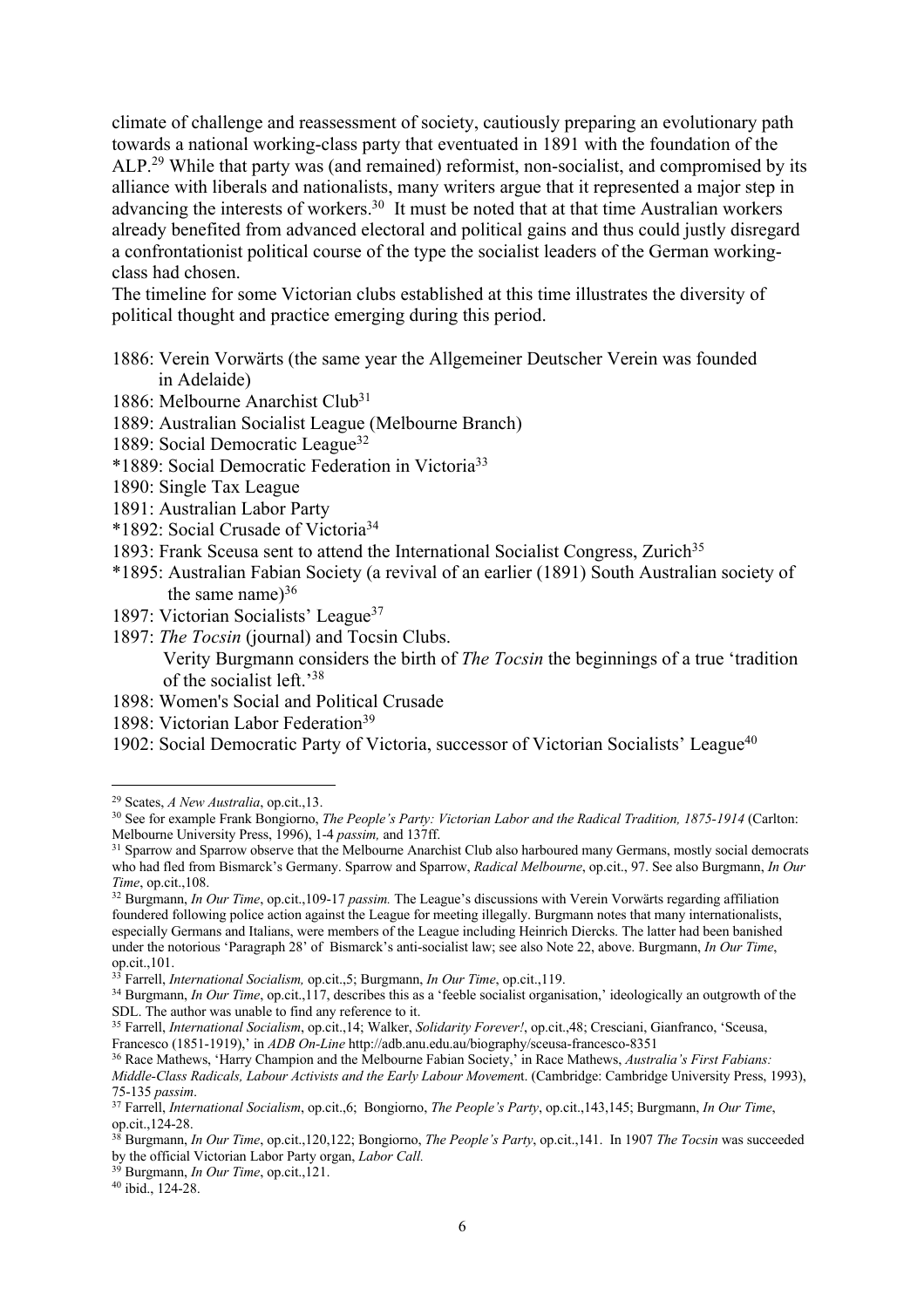1905: Social Questions Committee under Tom Mann

1906: the Social Questions Committee was formally re-constituted as the Victorian Socialist Party<sup>41</sup>

### **Verein Vorwärts: activities of the Verein and its members**

Both Burgmann's comments about Vorwärts and German socialism, and 'E.B.''s 'Sauerteig' comment mentioned earlier, warrant some qualification.<sup>42</sup> As noted above, the Verein Vorwärts was too small to publish a magazine or even a newsletter. Its 'documented' published record is confined to a few contributions to the left press, principally stemming from one of its members, Louis Gross, apart from some news reports and references in the mainstream press. Did Vorwärts attempt to spread its message, and what did it say? Was it any better than the debating clubs of which Farrell speaks? Did any outsiders take note of its activities? Despite the small number of Verein members, its regular inter-club contacts, and its friendly relations with Melbourne's Turnverein (with no doubt, an overlap of members) attracted over 300 guests who attended its ninth anniversary in 1895.<sup>43</sup> That itself can be seen as an indication that the club was now widely known and respected.

The books and journals in the Verein's growing library were the basis of the fortnightly meetings of its members. They were the tools by which they informed and educated themselves, but which they also 'passed round and discussed' (as Bertha Walker notes).44 This means they shared their library resources among themselves but also with others, including what they had learned from newly received pamphlets and socialist journals. In that they would very likely also include interested parties from outside the Verein. Larry Petrie of the Melbourne Australian Socialist League had accepted a Vorwärts invitation to visit them, and he noted the 'spirit of comradeship [and] earnestness' of its members.45 In her survey of the Hamburg working-class political scene, Madeleine Hurd notes that in that patrician city state, education stood high in the estimation of committed and organised workers. Here, 'along with their hard work [these workers combined this with] a desire for a higher way of life' through education and self-improvement, engendering respectability, 'mental freedom,' and wider community acceptance.<sup>46</sup> Leisure time was to be used for selfeducation rather than for frivolities like drink and purposeless socialising that led to behaviour exemplified by the derogatory designation of 'Lumpenproletariat' (proles, rabble). Education, and especially self-education, had a long tradition in the German working-class movement. Karl Birker has made a detailed study of workers' education associations, and Ernst Schraepler in the Foreword to Birker's book emphasises that not only did workers make extensive use of these educational resources, but that these associations helped to bond and encourage solidarity among members.<sup>47</sup> Though somewhat pedantically expressed, when Vorwärts secretary Louis Gross scolded the Brisbane labour paper *The Worker* for 'wasting' its pages on sports reports he had in mind preferable alternatives: 'Socialism has nothing to

<sup>41</sup> Bongiorno, *The People's Party*, op.cit., *passim*, especially 135-7; E.F. Hill, 'The Party as the Inheritor of Socialist Trends in the Victorian Labor Movement,' in *Communist Review* (August 1945): 580-582.

<sup>&</sup>lt;sup>42</sup> It must be assumed that 'E.B.' had not only the members of the Verein Vorwärts in mind but all Germans active in various associations including the Melbourne Anarchist Club, the Social Democratic League, the Melbourne Turnverein, and others. See also John Perkins and Jurgen Tampke, 'German Liberal Intellectuals and Australian Socialism before the First World War.' In *Journal of the Royal Australian Historical Society* 72, no. 2 (April 1986): 255-67. 43 *Champion*, October 19 (1895): 3.

<sup>44</sup> Walker, *Solidarity Forever!,* op.cit.,50.

<sup>&</sup>lt;sup>46</sup> Madeleine Hurd, *Public Spheres, Public Mores, and Democracy: Hamburg and Stockholm 1870-1914* (Ann Arbor: University of Michigan Press, 2000), 152.

<sup>47</sup> Karl Birker, *Die deutschen Arbeiterbildungsvereine 1840-1870* (Berlin: Colloquium, 1973), vii, and especially 155-59. Grebing's *Geschichte der deutschen Arbeiterbewegung,* page 7, while not specifically focussed on workers' education, draws attention to the fact that education freed the working class from the political dominance of the *Bildungsbuergertum*. See also Lidtke, *The Outlawed Party*, op.cit., 20-29 *passim*.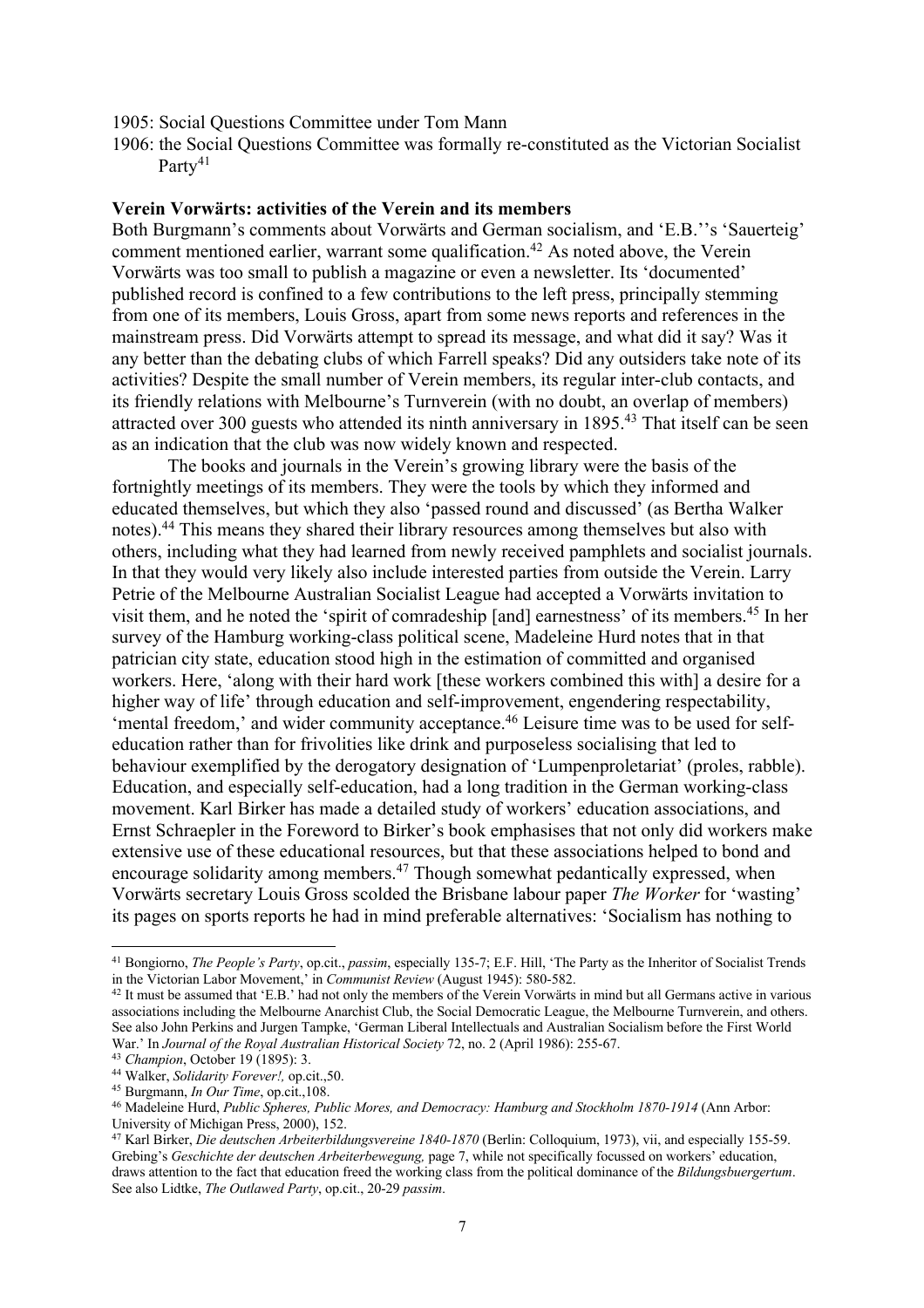do with barbarous games … Besides … political economy, teach the readers a little in natural science, modern philosophy, astronomy, etc. This will do far more good.<sup>'48</sup> Two decades later Tom Mann, a major influence on Victorian socialism, advocated a similar lifestyle paradigm to the members of the newly-formed Victorian Socialist Party (VSP) and their families, encouraging the formation of a 'socialist consciousness,' indeed, 'a commitment to socialism as a religion,' in which education played a major role.<sup>49</sup>

Where Vorwärts differed from most other left clubs prior to the advent of the VSP was its advocacy of internationalism, clearly based on the Marxist principles espoused by the German Social Democratic Party (SPD), which its members had brought with them from their former homeland. Andrew Bonnell notes: 'The Germans, with the experience of the Marxist party in Germany behind them, may be seen to have made a distinctive contribution, stressing the primacy of class struggle ... [and] an internationalist outlook.<sup>50</sup> This was manifest in various ways. For example, the invitations Vorwärts sent to fellow radical organisations in 1890 to commemorate the Paris Commune of 1871 is clearly an illustration.51 Its observance of May Day as the international workers' day, first conceived by the First International in 1864—it was formally adopted by the Second International in 1889 but had been a practice followed by the German working class long before (and forbidden under the Bismarck regime)—is another. The Brisbane *Worker* commented that Vorwärts celebrated May Day in 1895 'in a true internationalist spirit.'52 Another instance was the Verein's appeal for support for the starving millions in India.53 A letter by Vorwärts secretary Louis Gross to *The Worker* concluded with the sentence 'Hurrah for the International.'54 Former Vorwärts secretary Carl Mitscherlich's declaration of: 'We believe in no creed, or nationality, our religion is the "brotherhood of man"' was perhaps the clearest indication of the internationalism the Verein espoused.55

A second distinguishing characteristic was the Verein's collaborative relations with other likeminded organisations and individuals. Sharing information gleaned from its library and the overseas socialist newspapers to which they subscribed, has already been alluded to. The Verein eschewed exclusivity or self-righteous isolationism. On a number of occasions it invited other clubs or prominent socialists to Verein events. As already noted, the Socialist League's Larry Petrie attended a Vorwärts meeting in 1889; Labor MLA William Maloney came to its anniversary celebrations in 1895,<sup>56</sup> and in 1909 VSP members attended its twenty-third anniversary. <sup>57</sup> In 1912 the VSP's journal *The Socialist* celebrated the twenty-

https://labourhistorycanberra.org/2015/03/2011-asslh-conference-from-saxony-to-south-brisbane-the-german-

%c2%adaustralian-socialist-hugo-kunze/#more-1166. Accessed September 26, 2017.<br><sup>51</sup> 'Anniversary of the Paris Commune,' The Age, March 20, 1890, 9.

<sup>&</sup>lt;sup>48</sup> Bongiorno, *The People's Party*, op.cit.,155; 'Political Pellets,' in *The Worker*, March 2 (1895): 3.<br><sup>49</sup> Bongiorno, *The People's Party*, op.cit.,151; Farrell, *International Socialism*, op.cit.,6. See also Geoffre *History of the Victorian Socialist Party*, 1906-1932.' [B.A. Honours Thesis, Department of History, La Trobe University, 1974], 103-104,121,174, *passim*.

<sup>&</sup>lt;sup>50</sup> Andrew G. Bonnell, 'From Saxony to South Brisbane: the German-Australian Socialist Hugo Kunze.'

<sup>&</sup>lt;sup>52</sup> 'German Socialists celebrate May Day,' *Worker*, May 18 (1895): 3. In the literature the celebration of May Day is widely claimed as originating from Chummy Fleming, his Anarchist Club, Labor politician William Maloney, and Queensland shearers at Barcaldine, Queensland. See Len Fox, 'Early Australian May Days.' In *Australian Society for the Study of Labour History Bulletin* 2 (May 1962): 36-47 DOI 10.2307/275500876; and Joe Toscano, 'The Beginnings of May Day in Australia,' *Anarchist Age Weekly Review* 297 (April 27-May 3, 1998) www.takver.com/history/mayday.htm, accessed February 1, 2018. As a long-established European tradition since the 1st International, May Day celebrations were introduced by German members of the Melbourne Turnverein and taken up by Dr Maloney. In 1895 *The Age* commented on '1st May, the Labor day observed by the Germans:' 'May Day Demonstration,' *The Age*, April 15 (1895): 6. 53 'The Tocsin Indian Famine Relief Fund,' *The Tocsin*, August 23 (1900): 7.

<sup>54</sup> Louis Gross in *The Worker,* October 3 (1891): 3.

<sup>55</sup> [Sozialistischer Verein Vorwärts] 1917-18; MP16/1 1918/21; see also Walker, *Solidarity Forever*!, 55, who mentions Henry Cordes' talk on 'The German Experience' to the Cosmopolitan Committee of the VSP.

<sup>56</sup> 'The Week,' *Champion*, October 19 (1895): 3; see also Burgmann, *In Our Time*, 111.

<sup>57</sup> Walker, *Solidarity Forever!,* op.cit.,51.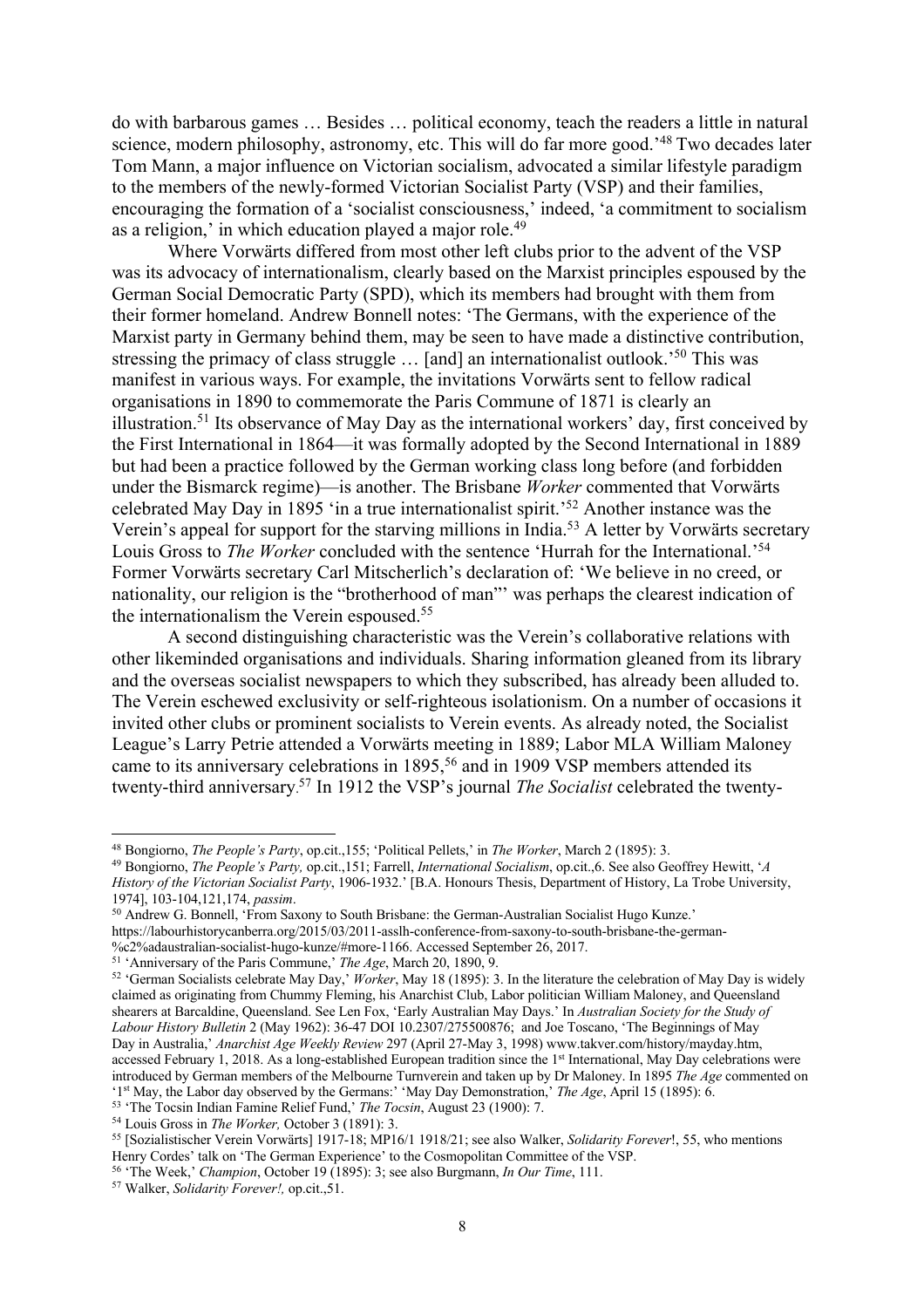sixth anniversary celebrations of Vorwärts as 'a splendid social and financial success.'58 The Vorwärts proposal in 1888 to the Australian Socialist League to discuss collaboration and joint action,<sup>59</sup> and its regular participation in official commemorations and demonstrations on the Yarra Bank; its suggestion to merge May Day and Labour Day—quite a controversial issue at the time<sup>60</sup>—and eventually, its merger with the VSP, to be discussed later, are all cases in point. Even the flow of letters and notices to the *Worker* illustrate this attitude for sharing and networking.

However, while Vorwärts members clearly believed in it, there is little evidence that they actively advocated open class warfare except to support 'justified' industrial action, as Vorwärts member Mitscherlich admitted in 1918.61 Was this perhaps a concession to the more narrow aims of the craft unions and other sections of the Victorian labour movement, which differed markedly from the more radical workers' movement in Germany? The disastrous experience of the maritime strike in 1890 may have convinced Australian workers that reformist state socialism may be a more safe and successful strategy than outright class warfare.

Burgmann also invites a comparison, albeit indirectly, between Vorwärts and South Australia's Allgemeiner Deutscher Verein (ADV, in the press usually referred to as German Association), also established in 1886. With a substantial membership,<sup>62</sup> its own journal (*The Pioneer*), and formal affiliation with the ALP almost from its establishment, the South Australian club was not only very successful but appeared to be distinctly leftist, indeed radical, perhaps because it was seen by visitors, and especially the conservative South Australian German establishment including the Lutheran church, as 'a hotbed of socialism' or even as 'communistic and anarchistic.'63 However, as Harmstorf points out, despite appearances, the ADV was anything but a socialist association.<sup>64</sup> Although it had some vocal socialists among its members, it served as an umbrella organisation for a whole raft of preexisting German clubs, thus combining members with socialist ideas, recent arrivals with distinctly nationalist leanings, plus members of various small but purely apolitical associations. <sup>65</sup> There is an analogy with Melbourne's Turnverein which also had a number of socialists among its members, but Bertha Walker's comment that 'the Turn Verein [*sic*] … was less political and more national with a picture of the Kaiser on the wall. Nevertheless socialists would go to its all-night balls and other social functions' only tells part of the

<sup>58</sup> 'Party Chronicles,' *The Socialist*, May 17 (1912): 3.

<sup>59</sup> ibid.; 'Melbourne Notes,' *The Australian Radical*, February 16 (1889): 2; see also February 23, 1889; Burgmann, *In Our Time*, op.cit.,108.

<sup>60</sup> 'Melbourne May Day Committee,' *The Worker (*Wagga), May 16 (1907): 13.

<sup>61</sup> Detective Sickerdick interview with Carl Mitscherlich, January 9, 1918 [Sozialistischer Verein Vorwärts] 1917-18; MP16/1 1918/21

<sup>62</sup> in 1905 it stood at 550 members: Burgmann, *In Our Time*, op.cit.,150.

<sup>63</sup> The captain of the German war ship SMS *Condor* on his visit to the ADV in 1903 found it to be 'a hotbed of socialist tendencies.' On his return visit in 1910 the new president of the club 'took pains to assure [him] that the socialist tendencies had as good as disappeared from the club.' 'The portraits of socialist leaders [which had offended him in 1903] have disappeared and have been replaced by a portrait of Your Majesty,' he reports. 'Document Twelve [Item 15, The German Community in Adelaide and Environs],' quoted Jurgen Tampke, *Ruthless Warfare: German Military Planning and Surveillance in the Australia-New Zealand Region before the Great War* (Dickson, ACT: Southern Highlands Publishers, 1998), 109-10; Andrew Bonnell, 'Missing Links?: The Queensland Labour Movement and German Social Democracy Before 1914.' In Andrew Bonnell and Rebecca Vonhoff, eds., *Germans in Queensland: 150 Years*. (Frankfurt: Peter Lang, 2012), 115.

<sup>64</sup> Ian Harmstorf [Several processed articles and extracts by Harmstorf, including 'A Short History of the South Australian German Association'; 'True Germans are Patriotic South Australians: South Australian Germans before 1918' and 'German Settlement in South Australia to 1914.' No publisher, no pagination, no date; possibly South Australian College of Education, School of Humanities and Social Science, c.1988]. See also Burgmann, *In Our Time*, op.cit.,149-51,158,161.<br><sup>65</sup> Harmstorf, op.cit. In 'True Germans are Patriotic South Australians,' Harmstorf names the Progress

German Association., the Adelaide Quartet Association, the Adelaide Singing Circle, Adelaider Liedertafel, Piano-Accordeon Group Elite, the Berlin Group, Bavarian Group, Ladies Fitness Group, German Descendants' Group, Theatre Group, Folksong Choir, and Adelaider Liedertafel being part of the South Australian German Association.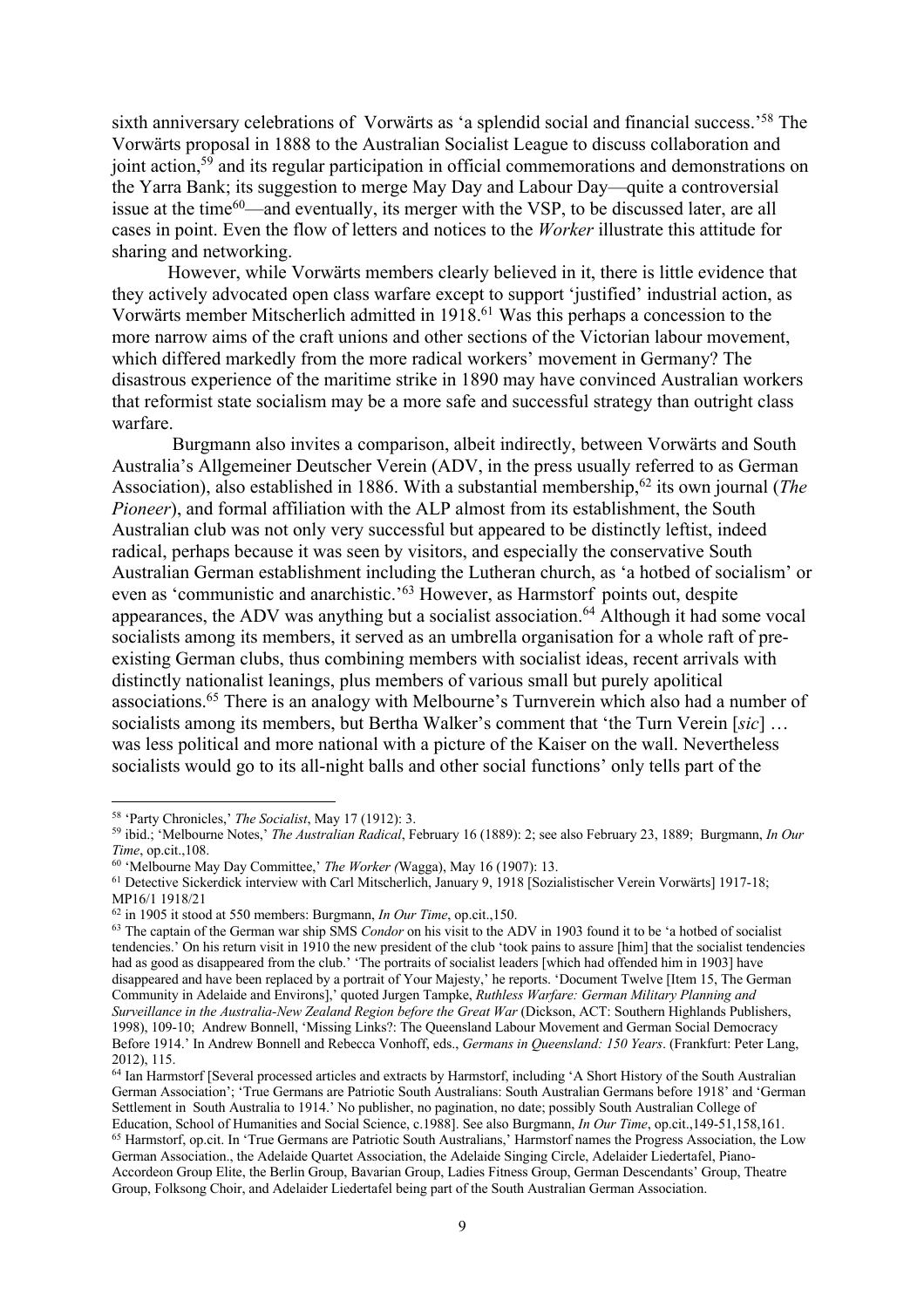story.66 Labor MLA William Maloney claimed he had been a member of the Turnverein for over forty years, and his biographer R.B. Cunning writes, 'it was through them that [he] first came into contact with the ideas of European socialism; and as [Maloney himself] put it, "learned most of [his] democracy"' and became an avowed socialist.67 In later years the friendly relations between the Turnverein and the Victorian Socialist Party (VSP)—often VSP functions being held at the Turnverein's premises—is an indicator of a degree of empathy between the two.68 However, both Adelaide's ADV and Melbourne's Turnverein were not socialist organisations, while Vorwärts was what its name implied: a socialist club.

The two main sources that throw a limited amount of light on the nature of the Verein Vorwärts are firstly the official 1918 protocol of the interrogation of former members, produced under the authority of the *War Precautions Regulations*; and secondly, the recollections and biographical research by family historian and political activist Bertha Walker, a descendant of Vorwärts co-founder Louis Gross. Unfortunately, neither source is very comprehensive.

In January 1918 Victorian Police Detective F.W. Sickerdick interrogated club members Friedrich Wilhelm Ewe and Carl Mitscherlich about their political beliefs and the objectives of Vorwärts.69 Ewe stated that the Verein 'was a purely socialistic club,' and that its members 'believed in no war or militarism.' Carl Mitscherlich described the objects of the club as 'buying different socialistic books. We used to receive books from Germany and America, and we used to buy the *Labor Call*, [and] if we had a credit balance we would subscribe to various social movements [and support justified strikes] … we believe in no war, or creed, or nationality, our religion is "the brotherhood of man."' He added that members held their fortnightly meetings at Durgarten's Hotel, a stone's throw from the Turnverein in La Trobe Street, and that their membership had rarely exceeded twelve but prior to the war had declined to about six. Their meetings had been conducted in German, but in response to wartime measures, the club had gone into recess. The vagueness of the two men's responses, at face value at least, could be seen as lack of clarity about the club's mission. More likely, however, it might have been a deliberate attempt at obfuscation to deflect any attempts to prosecute them as well as other and former Vorwärts members.70

Bertha Walker's are more personal recollections of the doings and attitudes of her grandfather Louis Gross and his various friends who frequently visited their home. They are complemented by what she had picked up from her parents.<sup>71</sup> She was aged twelve when Louis died. She makes no reference to the Verein's involvement in the wider political scene—though Sparrow and Sparrow insist that Vorwärts 'involved itself in local politics.'72 Walker implies that there was a good deal of overlap of membership with other left associations that is also corroborated in other sources, and has already been noted. While she notes that the Vorwärts members were 'Germans who fled from "Prussianism,"' her followup comment that they 'mainly organised some social life' suggests that Vorwärts was more of a social than a political club.73 Averring to the prominence of Italian, and later also Russian

<sup>66</sup> Walker, *Solidarity Forever!,* op.cit.,51.

<sup>&</sup>lt;sup>67</sup> R. B. Cutting, 'The Little Doctor: A Biography of Dr William Maloney.' [B.A. Honours Thesis, Monash University, 1974], 6; Serle, 'Maloney, William Robert (Nuttall) (1854–1940)', in *ADB On-Line*

<sup>&</sup>lt;sup>68</sup> See for example 'Party Chronicles,' *The Socialist*, August 15 (1913): 3.

<sup>69</sup> Sickerdick, in [Sozialistischer Verein Vorwärts] 1917-18; MP16/1 1918/21.

<sup>70</sup> [Sozialistischer Verein Vorwärts] 1917-18; MP16/1 1918/21.

<sup>71</sup> Walker, *Solidarity Forever!,*op.cit., *passim*.

<sup>72</sup> Sparrow and Sparrow, *Radical Melbourne*, op.cit.,196.

<sup>73</sup> Walker, *Solidarity Forever!,* op.cit.,50-51. Jim McIlroy, *Australia's First Socialists* (Chippendale, NSW: Resistance Books, 2003) makes no reference to Vorwärts. Various other writers including Farrell, *International Socialism*, op.cit., Fox, 'Early Australian May Days,' op.cit.; David W. Lovell, *Marxism and Australian Socialism: Before the Bolshevik Revolution* (Melbourne: Australian Scholarly Publishing, 1997), and R.N. Ebbels, *The Australian Labor Movement 1850-1907, Extracts*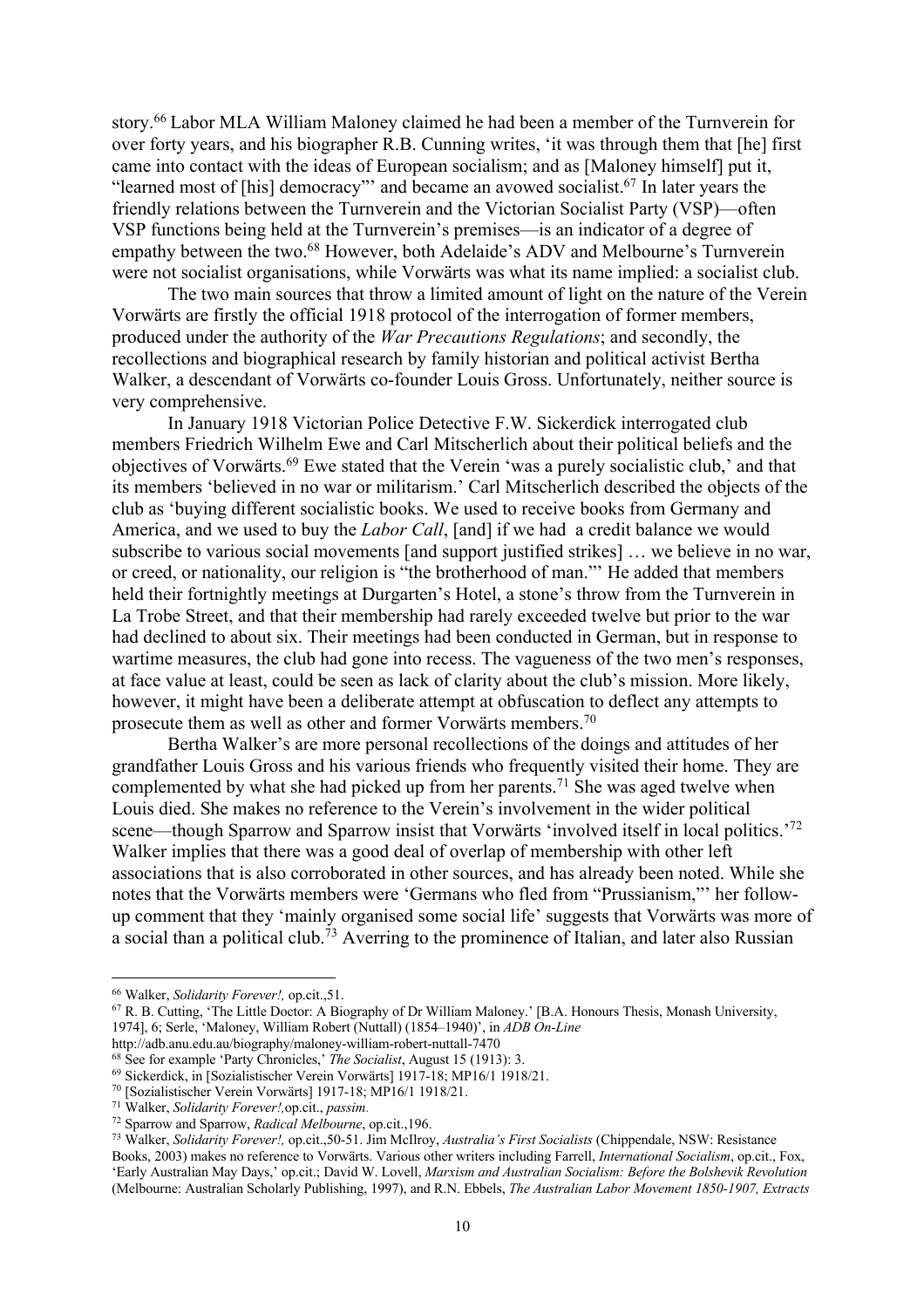expatriates in the political arena she gives an impression that the absence of high-profile Germans makes them seem ineffectual as political activists.74 We know that some of the radical clubs produced prominent activists like the ASL's secretary J.A. Andrews, or the Anarchists' 'Chummy' Fleming; Walker's recollections name not a single Vorwärts member. How can that be explained?

This would seem an appropriate point to make some comparisons with the Argentinian Vorwärts club, described in an essay by a long-time associate, Austrian refugee Alfredo Bauer. Established in 1882 by thirteen German immigrants—workers who had fled from Bismarck's anti-socialist persecution—the club's constitution determined it adopt a dual role, first, as providing social and cultural support to fellow German immigrants, but secondly and importantly, 'to participate actively [*machte es … zur Pflicht*] in the social and political life of the country.' The club took a leading role in the move to establish May Day as the special day for the working class in Argentina. It provided a venue for the proclamation of Argentina's Socialist Party in 1896, and numerous left political and union activities were held at its headquarters and under its sponsorship. During World War 1 the club adhered to a rigidly anti-militarist policy, and later in the century it actively opposed fascism in Argentina and Europe. Importantly, for most of its long life, the club published its own journal, *Vorwärts.* Though published in German, its subtitle, *Organ fuer die Interessen des arbeitenden Volkes* ('Serving the Interests of Workers') clearly identified its more universal objectives. Bauer's article also indicates that Argentina's conservative government took punitive legislative action to suppress the activities of Vorwärts and other left organisations, and that the mainstream press regularly reported on its activities. All the foregoing would indicate that, unlike Melbourne's Vorwärts, its Argentinian sister club was active, prominent, and successful in playing a significant role in the political life of its host country.75

Australia had become the home of several other committed socialists who had been brought up in the German socialist tradition. Andrew Bonnell writes about one of them: German-born Queensland socialist Hugo Kunze, who is credited with some remarkable political achievements that illustrate qualities of a sort the Melbourne Vorwärts members appeared to lack: a sense of mission, the will to spread his political convictions forcefully and publicly, to make appeals, give speeches, be noticed, even if attracting notoriety.<sup>76</sup> Among the leading socialists in 1890s Victoria not one was directly linked with Vorwärts. That seems surprising. In Germany, despite the anti-socialist law, the Social Democratic Party had matured and ultimately triumphed despite Bismarck's repressive politics, to become one of the strongest and most effective Marxist parties in the world. In America, German socialist emigrés came to dominate trade unions. As we noted, in Argentina German socialists participated actively in the overall political life while in Australia, notwithstanding the fact that Germans had been among the most committed rebels at Eureka in 1854, towards the end of the century few participated in the manner of Queensland's Hugo Kunze.77 In Victoria, several persons of German background with distinctly radical views were contemporaries of Vorwärts, though none was connected with it. Among them we find the journalist, writer and

*from Documents selected by R.N. Ebbels* (Sydney: Australasian Book Society, 1960) (various editions) also ignore its existence.

<sup>74</sup> Walker, *Solidarity Forever!,* 48,52. Yet, Burgmann observes that 'many…internationalists were Italian or German.' Burgmann, *In Our Time,* op.cit.,101.

<sup>75</sup> Alfredo Bauer. 'Ein Stück demokratische Tradition. 130-jähriges Gründungsjubiläum des sozialistischen Vereins Vorwärts in Buenos Aires.' In *ila* 361 (December 2012): 50–52. https://www.ila-web.de/ausgaben/361/ein-st%C3%BCckdemokratische-tradition. Retrieved June 14, 2018.

<sup>76</sup> Bonnell, 'From Saxony to South Brisbane,' *passim*; Bonnell, 'Missing Links?,' *passim*.

<sup>77</sup> Geoffrey Serle, *The Golden Age: A History of the Colony of Victoria 1851-1861* (Parkville, Victoria: Melbourne University Press, 1963), 109,168.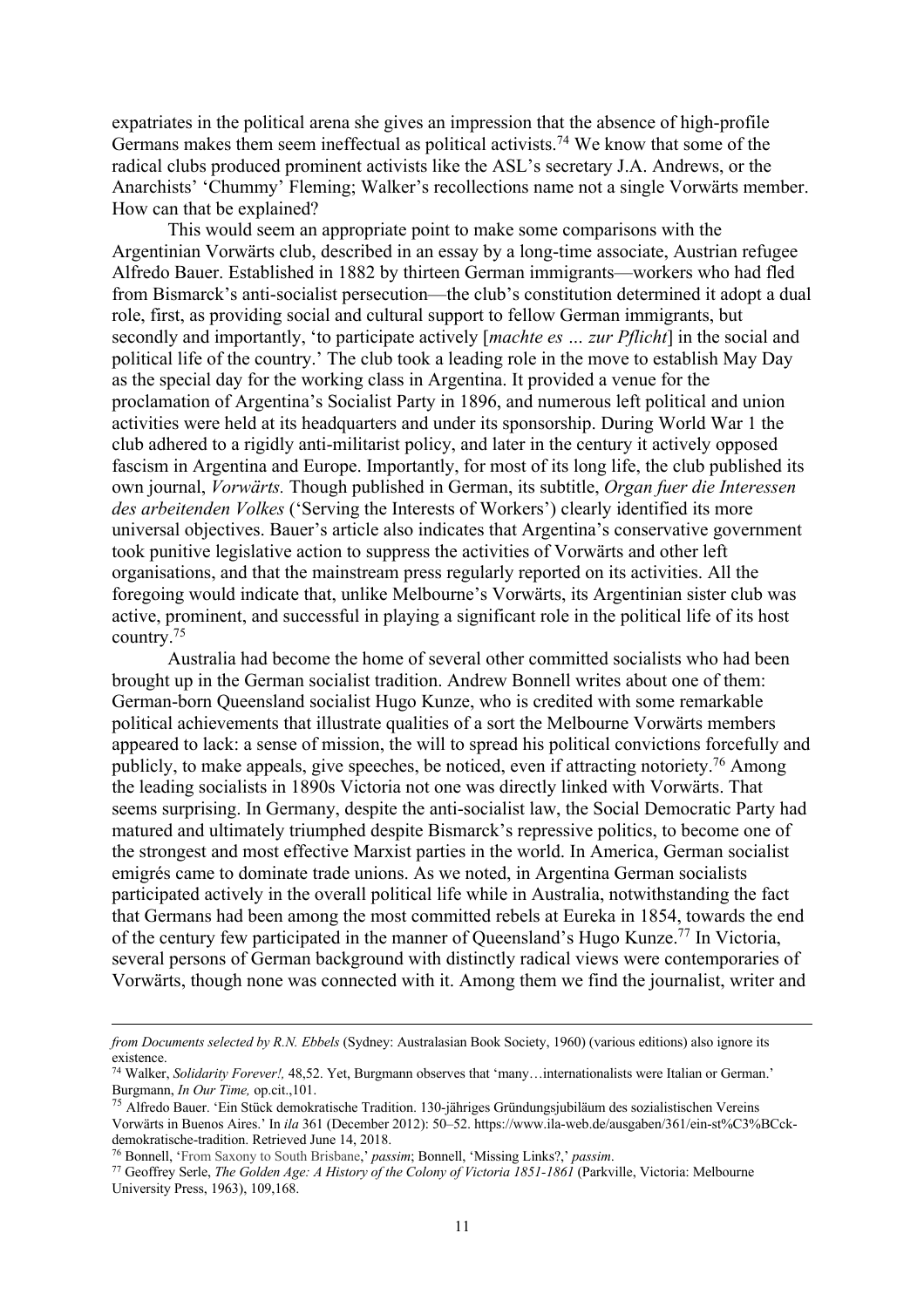newspaper proprietor George Leonard Vogt (1848-1937). With clear Labor Party sympathies, he described himself as 'a fighting journalist,' and 'a champion of the workers,' as his biographer J.D. Adams notes.<sup>78</sup> A reform advocate rather than a socialist, he shared with Vorwärts a strong commitment to internationalism and sympathies for the International.79 Another German-born activist, though not a socialist but a radical nevertheless, Max Hirsch was one of the most prominent political thinkers of his time. Settling in Victoria in 1890, he became a committed single-tax reformer, and despite holding anti-unionist views, he was sympathetic to workers' and especially women's rights. His political views were ambivalent: in 1893, at what *The Socialist* described as the first Australian celebration of May Day, Hirsch chaired the meeting on the Yarra Bank that had brought together a number of left organisations including the Verein Vorwärts.<sup>80</sup> British Fabian Beatrice Webb, contemptuously surveying Victoria's left scene on her visit in 1898, was much impressed by Hirsch's 'courtly and attractive' manner.<sup>81</sup>

It would be unreasonable to dismiss the effectiveness of Vorwärts out of hand. Several of its members stand out as political activists. The most well-documented, Louis Gross, had come from Hamburg, which social-democratic leader August Bebel had referred to as 'Die Hauptstadt des Sozialismus' (the capital of socialism).<sup>82</sup> Louis had been 'forced to leave Hamburg ... because of his political beliefs' in 1883.<sup>83</sup> Judging by his outspoken commitment to socialism, combined with his somewhat choleric temperament, he may well have been expelled under Bismarck's draconic anti-socialist legislation. His granddaughter described him as 'an earbasher for socialism.' His daughter Bertha Tunnecliffe, wife of Labor leader Tom, remembered that in conversation, 'what [ever] came up, he turned it to socialism.'84 As a long-time secretary of Vorwärts, Louis was also a regular contributor of letters to various journals: a congratulatory message in 1891 to the Amalgamated Shearers Union wishing them a successful conference<sup>85</sup>; to the *Worker* in the same year, providing some information on the history of the SPD, and closing with a 'Hurrah for the International,'86 and again to the *Worker*, admonishing them to avoid references to sports events and the churches as 'spoil[ing] the … paper' and 'a waste of time,'87 and again later, with a commentary on the international labour scene.<sup>88</sup> In 1895 he made a call for support for 'victims of class injustice.'89 After a long break—unemployment having driven him to South Africa—he provided a spirited defence of SPD leader August Bebel that aimed to correct a misleading article in the *Worker.*<sup>90</sup> In 1909 Louis was one of the guest speakers at the twentythird anniversary celebrations of the club he helped form in 1886.<sup>91</sup> Less politically engaged in his later years, in 1912 we find him on the committee of the People's Hall Society.<sup>92</sup> In

<sup>78</sup> 'Vogt, George Leonard (1848-1937).' In *ADB-Online* http://adb.anu.edu.au/biography/vogt-george-leonard-8929 <sup>79</sup> Harris, *Bitter Fight*, op.cit.,37.

<sup>80</sup> 'The Origin of Victoria's May Day: Historical Glimpse,' in *The Socialist*, May 11 (1917): 3

<sup>81</sup> Airlie Worrall, 'Hirsch, Maximilian (1852-1909).' In *ADB-Online* http://adb.anu.edu.au/biography/hirsch-maximilian-6682; see also Sparrow and Sparrow, *Radical Melbourne*, op.cit., 53.

<sup>82</sup> Dirk Brietzke, 'Industrialisierung, soziale Frage und Arbeiterbewegung in Hamburg 1830 – 1914,'

https://geschichtsbuch.hamburg.de/epochen/industrialisierung/ Accessed September, 27, 2017.

<sup>83</sup> Death notice of Christiane Gross (wife), *The Age,* March 28 (1939): 4.

<sup>84</sup> Walker, *Solidarity Forever!,* op.cit.,103.

<sup>85</sup> *Evening Journal* (Adelaide), February 13 (1891): 3.

<sup>86</sup> *The Worker,* October 3 (1891): 3.

<sup>87</sup> 'Political Pellets', *The Worker,* March 2 (1895): 3.

<sup>88</sup> *The Worker,* August 3 (1895): 5.

<sup>89</sup> ibid., November 16 (1895): 3.

<sup>90</sup> ibid., June 24 (1905): 10.

<sup>91</sup> Walker, *Solidarity Forever,* op.cit.,50.

<sup>92</sup> The People's Hall Society, affiliated with various left organisations including the Victorian Socialist Party, was an incorporated charity under the Provident Societies' Act. It had numerous German members. A notice ('To German Shareholders of People's Hall Society: Important Notice'), published in *The Socialist* on April 14, 1916, page 4, requested that all German shareholders register their names under Regulation 49 DI of the *War Precaution Regulations*.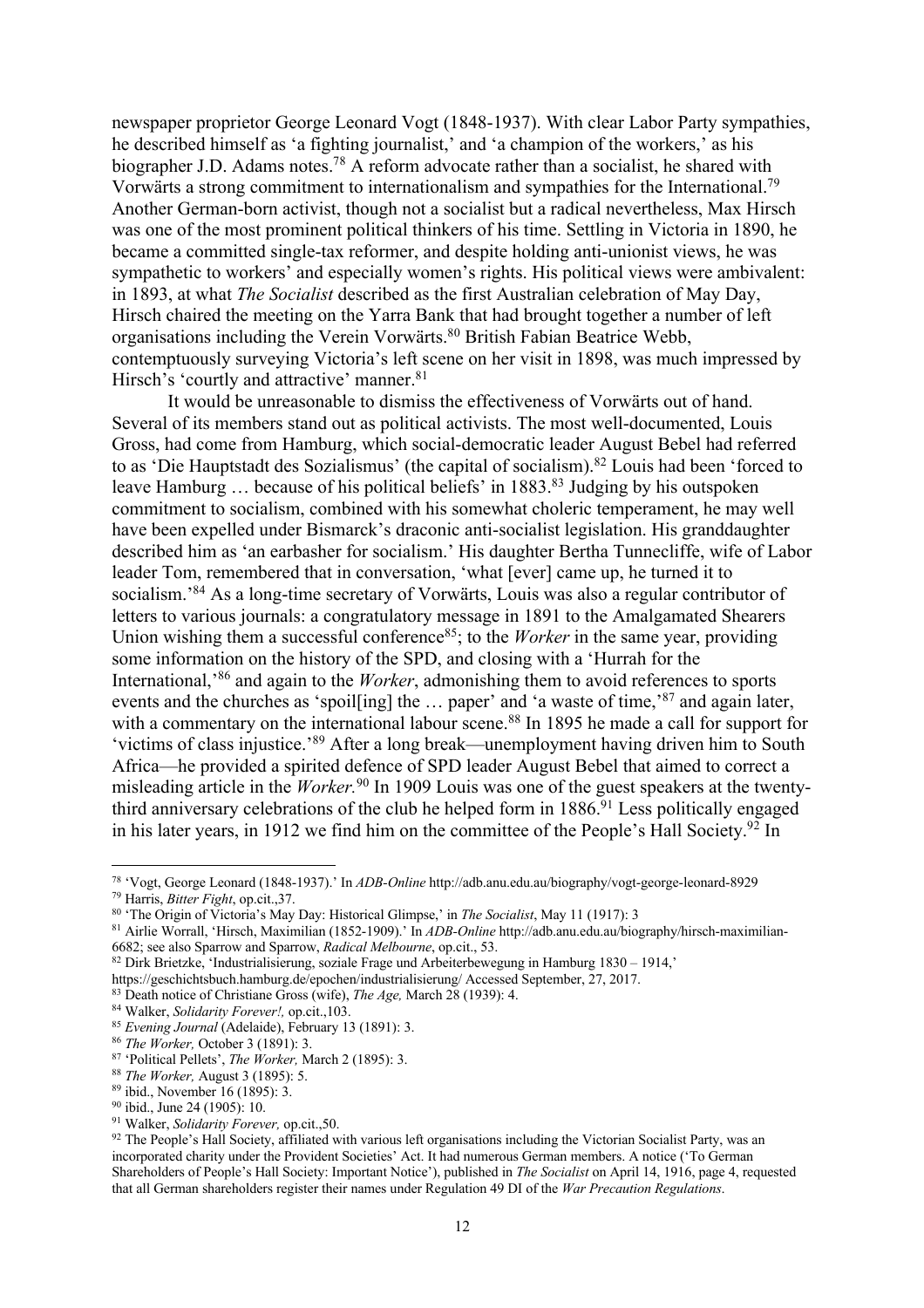1913 *The Socialist* reports that 'our comrade Gross' attended the funeral of his long-time friend and fellow socialist Henry Cordes.<sup>93</sup>

Franz Striezel, a sought after and highly successful woodcarving artist, whose work still graces Melbourne's St Paul's Cathedral, the Melbourne Town Hall and Australia House in London among many others, and who today is represented at Victoria's National Gallery, a regional museum, and many private collections, appears to have been more of a political support worker acting behind the scenes.<sup>94</sup> In 1895 he received an honourable mention for providing art work at the May Day celebrations in Melbourne by producing 'living pictures depicting "Capitalism of to-day" and "Socialism in our time,"' as well as drawings of Karl Marx and Ferdinand Lassalle. <sup>95</sup> The socialist journal *Tocsin* at various stages noted his activities as a member of the VSL (1899) and the SDP (1903). An article in the German social democrat journal *Neue Zeit* in 1908 names him as Vorwärts secretary.<sup>96</sup> As late as 1924 Striezel's commitment to socialism was still manifest when he translated the work *Morality and Society* by Swiss-German medical scientist, socialist and philosopher Auguste Forel into English. It was published by the Socialist Party of Victoria in 1930.<sup>97</sup> Striezel's commitment to socialism, like that of Louis Gross, may possibly have been influenced by his regional origins. Saxony, where he was born and raised, was by far the most industrialised state of the German Reich, and by the middle of the nineteenth century it already bore the epithet of 'Red Saxony' on account of its long-standing socialist tradition and anti-Prussianism. It was here that one of the predecessors of the Social Democratic Party, the Allgemeiner Deutscher Arbeiterverein, was founded in 1863.98

Heinrich (Henry) Cordes and his son Max were Vorwärts members who made their transition to Tom Mann's Victorian Socialist Party (VSP) very effectively, both as party workers and speakers, and as regular contributors to its journal *The Socialist*. Henry, in particular, often visited Melbourne and the *Socialist* headquarters from his South Gippsland farm. In 1907 he delivered a lecture to the Cosmopolitan Committee of the VSP on 'German experiences.'99 Several articles by him, mostly published in *The Socialist*, often addressing rural questions, earned him the epithet of 'Der Bauern Philosoph' (sic, 'The peasant philosopher'). In his obituary *The Socialist* described him as 'A man of whom the socialist movement could be proud.'100 His son Max was also an occasional contributor to *The Socialist*, described as 'A voice from the bush.'101 On one occasion Max entered into the debate on the long-term role of the VSP in the pages of the *Socialist.*102After his arrest and internment at Holsworthy concentration camp as an enemy alien in 1918 the Party undertook to work towards his release. $103$ 

## **The later years of Vorwärts**

What seems like an extraordinarily long life for a small organisation like Verein Vorwärts if we accept its longevity of 32 years at face value—warrants some explanation. Founded in

<sup>93</sup> 'Party Chronicles,' *The Socialist*, December 12 (1913): 2.

<sup>94</sup> Archival records on Franz Striezel held by Mont de Lancey Historic Homestead, Wandin North, Victoria.

<sup>95</sup> 'German Socialists celebrate May Day,' *The Worker*, May 18 (1895): 3.

<sup>96</sup> 'Die Arbeiterbewegung in Australien,' *Neue Zeit,* Heft 17 (1909): 600.

<sup>&</sup>lt;sup>97</sup> A copy of the book held by the National Library of Australia bears the note 'Translated by F.E. Striezel, Melbourne, 1924. Edited by J.M. Alexander, Melbourne, 1930, for Union Voice.'

<sup>98</sup> This is covered in detail in James N. Retallak, *Red Saxony: Election Battles and the Spectre of Democracy in Germany, 1860-1918* (Oxford: Oxford University Press, 2017). The article by Liane Shutov, 'Spurensuche im ehemals "roten Sachsen"' is a good illustration of regional politics': *Deutschlandfunk,* May 23 (2013) https://www.deutschlandfunk.de/ spurensuche-im-ehemals-roten-sachsen.1769.de.html?dram:article\_id=247553. Accessed August 20, 2018. <sup>99</sup> Walker, *Solidarity Forever!,* op.cit.,55.

<sup>100</sup> 'Henry Cordes: Follower of Lassalle.' In *The Socialist*, January 23 (1914): 2.

<sup>101</sup> *The Socialist*, July 17 (1908): 61.

<sup>102</sup> Max Cordes, 'Political Action.' In *The Socialist*, May 14 (1909): 4.

<sup>103</sup> *The Socialist*, February 8 (1918): 3.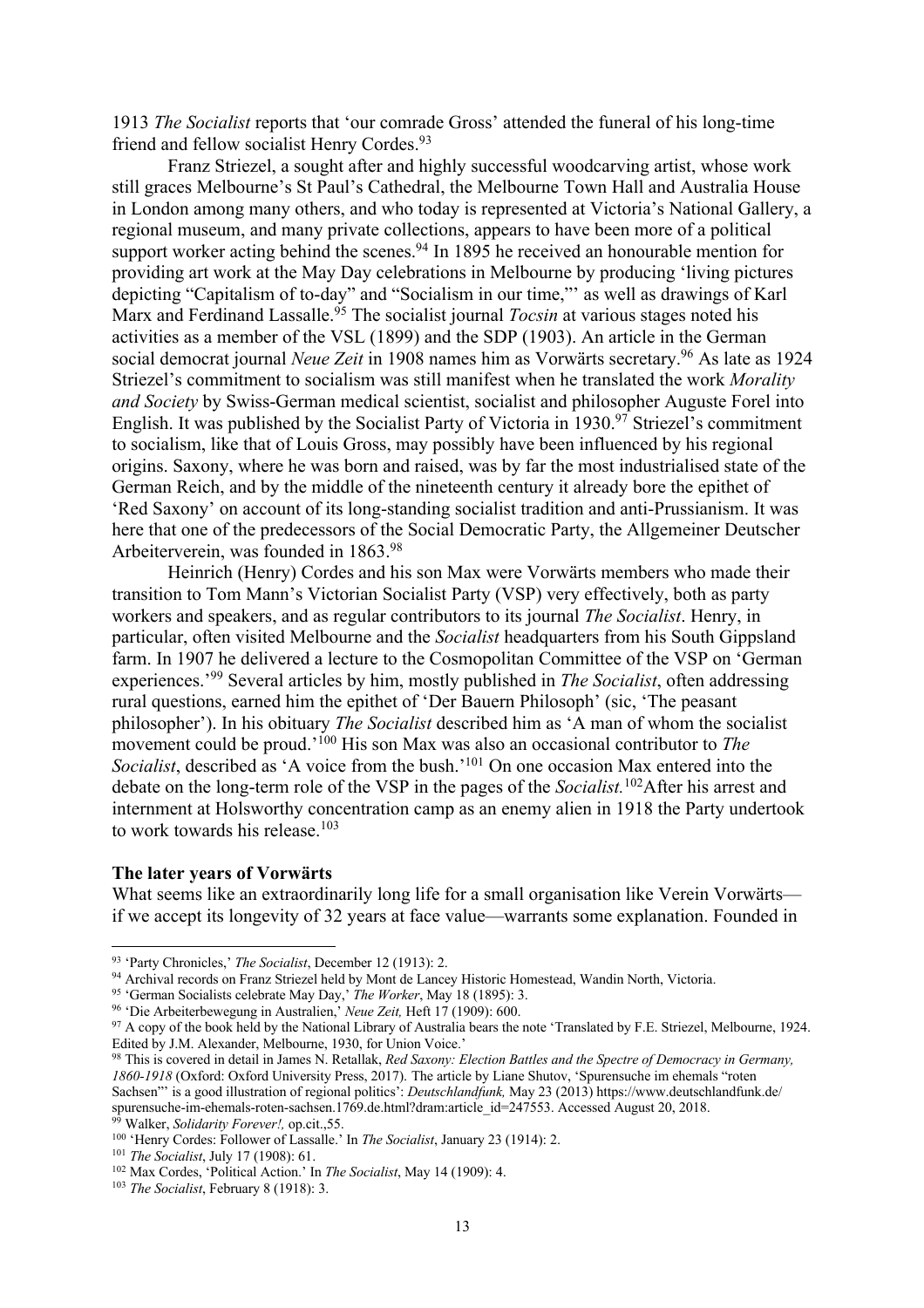1886, Detective Sickerdick's 1918 report indicates that the Verein was still in some way 'hanging in' even though technically it had ceased to exist, after a drawn-out merger with the VSP was finally consummated in 1912. It still had its own bank account.<sup>104</sup> What is surprising is that the over 700 index cards of VSP members name not a single former Vorwärts member. But as the name of one-time VSP committee member Chris Gross, and even that of Tom Mann are also absent, that list seems to be rather incomplete.<sup>105</sup> Perhaps the fact that the former Vorwärts members were ageing, and their enthusiasm may have become blunted over time, they might have taken the opportunity to 'drop off the radar.'

A merger proposal with the VSP, begun in 1908 and initiated by Vorwärts, must have relieved its members of the feeling of a certain self-consciousness. As committed internationalists one can imagine that they must have been conscious, perhaps even a little embarrassed, that they gave the impression of being a purely ethnic German club. The few press references are surprisingly neutral by usually referring to it as Verein Vorwärts rather than *German* Verein Vorwärts. An attempt in 1889 to work closely with the ASL could well be construed as a first attempt by Verein members to break out of their ethnic constraint. Bertha Walker notes that her grandfather Louis Gross discouraged his family to see themselves as Germans but as Australians, and to stay clear of the various German associations.106 The protracted four-year merger discussions with the VSP between 1908 and 1912 were another attempt. But wishing to retain ownership of their library—though offering to make it freely available to VSP members—and accepting a special status within the VSP, indicates a certain ambivalence on their part, and perhaps some regrets for losing their identity as a separate organisation.107 It is unfortunate that the VSP *Minutes* pay little attention to the merger, no doubt prompted by the turbulent period the party was going through at the time of the merger. After the serious setbacks of strike action at Broken Hill, Tom Mann's imprisonment, internal dissension within the VSP, and finally Mann's return to Britain in 1910 followed by a less consistent VSP leadership under Mann's successor R.S. Ross, all played a role.<sup>108</sup>

#### **International relations and contacts**

As the Australian labour scene evolved in the 1890s, links with similar clubs in Britain and to a lesser extent with Europe, became more regular. The visits by Henry George in 1890, Keir Hardie in 1897, Beatrice and Sidney Webb in 1898, as well as various other prominent labour politicians and activists, were part of this trend. Farrell notes that 'Contacts were also established ... with the French and German socialist movements.'<sup>109</sup> Verein Vorwärts had cosponsored the attendance of Italian-born Frank Sceusa at the International Socialist Congress in Zurich in 1893, and it is not unreasonable to assume he and English trade union leader Tom Mann might have crossed paths. We know that Mann had attended various socialist meetings in Europe and had also established fairly close contacts with German socialists.<sup>110</sup> This no doubt led to two of his articles on the British labour scene, translated into German, to

<sup>104</sup> [Sozialistischer Verein Vorwärts] 1917-18; MP16/1 1918/21

<sup>105</sup> *Minute Books and Card Index of Members, Victorian Socialist Party.* State Library of Victoria, MS 8253. 106 Walker, *Solidarity Forever!*, op.cit.,104.

<sup>&</sup>lt;sup>107</sup> Hewitt counts the merger of the VSP with Vorwärts as the party's 'only organisational success' at a difficult time in its history. His comment suggests that the party may have been far keener to get the Vorwärts members on board than the members themselves, hence being offered a reduced affiliation fee of only sixpence per member. On the other hand, Hewitt notes that several Vorwärts members were already VSP members. Hewitt, *History*, op.cit.,111 and VSP *Minutes*, October 12, 1911 and March 26, 1912.

<sup>108</sup> Hewitt, *History,* op.cit., 111.

<sup>109</sup> Farrell, *International Socialism*, op.cit.,14.

<sup>110</sup> Attempts have been made to document Tom Mann's likely contacts with German socialists by Wehner, in *The Germanspeaking Community of Victoria Between 1850 and 1930,* op.cit., Chapter Four. The present writer is grateful to Andrew Bonnell for drawing his attention to the correspondence between Mann and Joseph Bloch, editor of *Sozialistische Monatshefte*. Email Bonnell to author, February 27, 2018.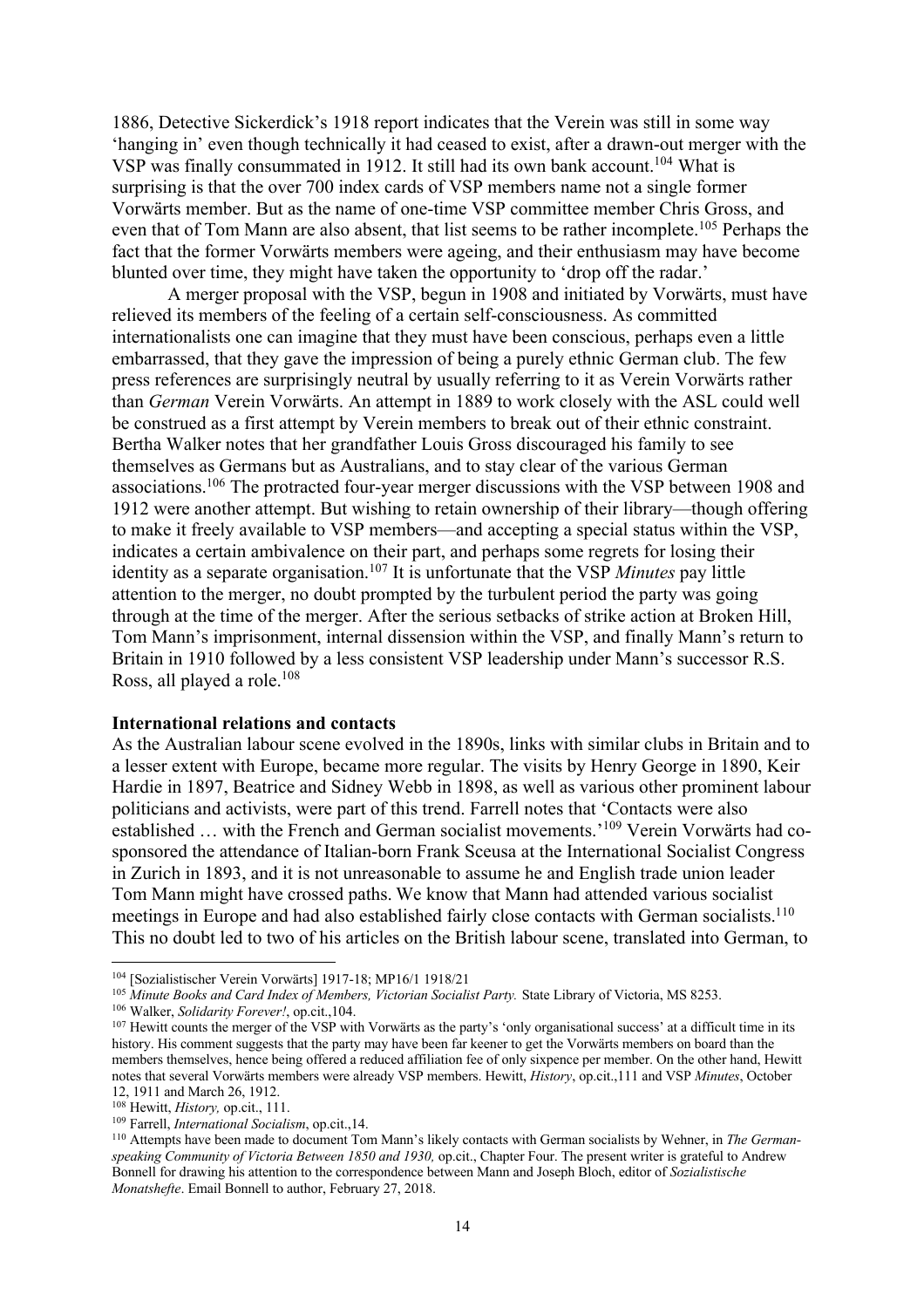appear in the publication *Sozialistische Monatshefte*. <sup>111</sup> After coming to Victoria in 1902, Mann continued this practice, contributing two further articles, this time on the Australian labour scene.<sup>112</sup>

Two anonymous contributions by 'E.B.,' purported to be a German worker in Melbourne already mentioned above, that were published in the social democrat journal *Neue*  Zeit in 1908-9, continue this stream of a transnational information transfer.<sup>113</sup> These, as well as several other articles, published in the same journal, contributed to an increased German awareness of, and interest in, Australian labour affairs, especially in the German academic community. The latter eventually resulted in the visits to Australia by several high-profile German academics including Albert Manes and Robert Schachner, and an ongoing extensive debate in Germany of the Australian model of what was described as the 'workers' paradise.'114 However, as Lack, Ohles and Tampke show in *The Workers' Paradise?: Robert Schachner's Letters from Australia, 1906-07* (1990)*,* there clearly was a two-way fallout that also left its mark on Australia. In addition, the 'German connection' is eventually corroborated by Tom Mann's friendship with Vorwärts co-founder Henry Cordes and especially the family of Louis Gross, perhaps explaining why Vorwärts eventually sought affiliation with Mann's VSP, and why Chris Gross (later Laidler) and her sister Bertha Gross (later Tunnecliffe), became fairly prominent members of the VSP.115

#### **Conclusion: the legacy of Verein Vorwärts**

When drawing up a balance to conclude this investigation of Vorwärts, what achievements and failures stand out that warrant consideration? Let us begin with the failures. Here, the reluctance of Vorwärts members to participate actively and publicly in the fight for workers' rights clearly stands out. Indeed, they appear to be mere backroom revolutionaries, almost timid, in large part confining their Marxist activities to Verein meetings and political discussions and friendly exchanges with likeminded individuals outside the Verein. Unlike the Argentinian club, they failed to display a high public profile. Few signs of their political legacy, namely the class-conscious militancy of German social democracy, are discernible. Their activities pale against the political activism of their compatriot Kunze in Queensland, or of local Victorian activists like Andrews, Sceusa, Mann, or even Vogt and Hirsch.

On the credit side, Scates' observation that questioning the political status must be acknowledged, and likewise the collaboration of Vorwärts with other left organisations. Both Burgmann and Bonnell note that Vorwärts contributed the idea of internationalism to the political debate in Australia.

Earlier it was noted that Vorwärts members were all male, even though Marxists strongly believed in the equality of the sexes, underlined in the writings of Friedrich Engels,

<sup>115</sup> Hewitt, *History*, op.cit., 299; VSP *Minutes,* 1908 *passim.*

<sup>111</sup>The first, 'Der Sozialismus in England' (Socialism in England), was published in *Sozialistische Monatshefte* 4 (April 1897), 193-202; the second, 'Der Maschinenbauer-Streik in England' (The Engineers' Strike in England) in *Sozialistische Monatshefte* 2 (February1898), 51-56.

<sup>112</sup> 'Einiges über die Lage der Arbeiterclasse in Australien' (Report on the Working Class in Australia). In *Sozialistische Monatshefte* 12 (1903), 917-20; and 'Arbeiterverhältnisse und Sozialismus in Australien' (The Condition of the Working Class and Socialism in Australia). In *Sozialistische Monatshefte* 2 (1906), 140-45.

<sup>113&#</sup>x27;Die Arbeiterbewegung in Australien: von einem deutschen Arbeiter in Melbourne' (The Working Class Movement in Australia, by a German Worker in Melbourne), published in

*Neue Zeit*, 27 (1908-1909), part 1, no. 17, 596-603; part 2, no. 43, 572-76. The latter makes specific reference to the Verein Vorwärts.

<sup>114</sup> Including some very hostile observations by Theodor Sehmer in 1913: *Australien und Neuseeland: eine sozialpolitische Studie, zugleich eine Antwort auf Prof. Brentanos Vortrag 'Auf dem Weg zum gesetzlichen Lohnminimum'* (Berlin: Fr.Zillesen, 1913). Perkins' and Tampke's study 'German Liberal Intellectuals and Australian Socialism before the First World War' (1986) provides a detailed analysis of this transnational phenomenon, as does Tampke, 'Pace Setter or Quiet Backwater: German Literature on Australia's Labour Movement and Social Policies, 1890-1914,' in *Labour History* 36 (May, 1979): 3-17. http://www.jstor.org/stable/27508349. Accessed February 3, 2018.